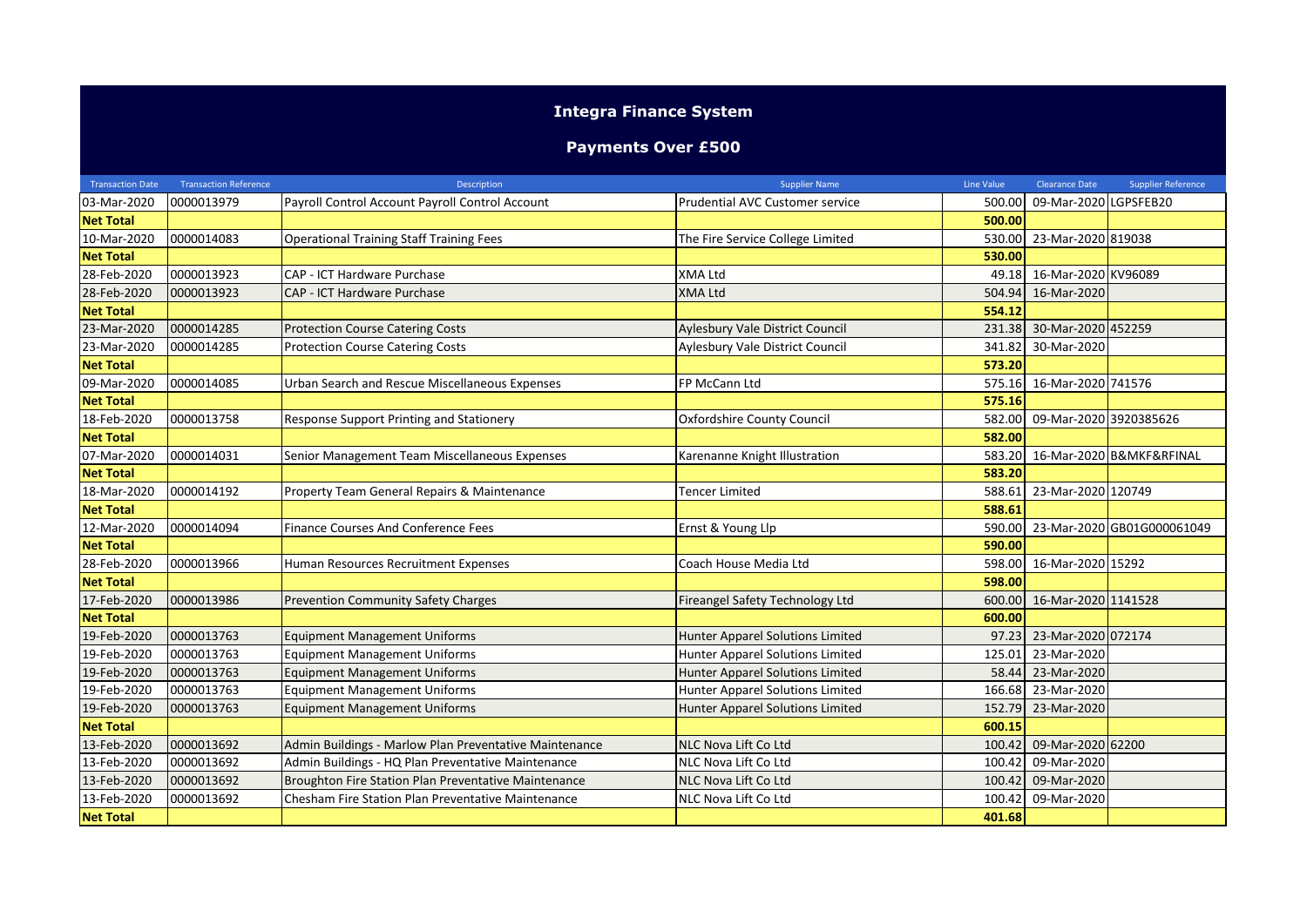| 26-Mar-2020      | 0000014318 | Operational Training Consultancy Fees              | <b>Oxfordshire County Council</b>       |        | 615.59 30-Mar-2020 3920392471 |  |
|------------------|------------|----------------------------------------------------|-----------------------------------------|--------|-------------------------------|--|
| <b>Net Total</b> |            |                                                    |                                         | 615.59 |                               |  |
| 19-Mar-2020      | 0000014226 | Equipment Management Operational Equipment Redkite | Allparts Automotive Ltd                 | 144.90 | 23-Mar-2020 105I146570        |  |
| 19-Mar-2020      | 0000014226 | Equipment Management Operational Equipment Redkite | <b>Allparts Automotive Ltd</b>          | 24.84  | 23-Mar-2020                   |  |
| 19-Mar-2020      | 0000014226 | Equipment Management Operational Equipment Redkite | Allparts Automotive Ltd                 | 335.34 | 23-Mar-2020                   |  |
| 19-Mar-2020      | 0000014226 | Equipment Management Operational Equipment Redkite | Allparts Automotive Ltd                 | 111.78 | 23-Mar-2020                   |  |
| <b>Net Total</b> |            |                                                    |                                         | 616.86 |                               |  |
| 14-Feb-2020      | 0000013743 | <b>Property Team Cleaning Materials</b>            | The Consortium                          | 52.43  | 16-Mar-2020 D137685           |  |
| 14-Feb-2020      | 0000013743 | <b>Property Team Cleaning Materials</b>            | The Consortium                          | 139.65 | 16-Mar-2020                   |  |
| 14-Feb-2020      | 0000013743 | <b>Property Team Cleaning Materials</b>            | The Consortium                          | 428.48 | 16-Mar-2020                   |  |
| <b>Net Total</b> |            |                                                    |                                         | 620.56 |                               |  |
| 04-Mar-2020      | 0000014065 | <b>Finance Statutory Publication Costs</b>         | Johnston Publishing Ltd                 | 621.00 | 16-Mar-2020 247508            |  |
| <b>Net Total</b> |            |                                                    |                                         | 621.00 |                               |  |
| 17-Mar-2020      | 0000014191 | <b>Equipment Management Protective Clothing</b>    | <b>Giffard Newton</b>                   | 224.55 | 23-Mar-2020 2051479           |  |
| 17-Mar-2020      | 0000014191 | <b>Equipment Management Protective Clothing</b>    | <b>Giffard Newton</b>                   | 199.60 | 23-Mar-2020                   |  |
| 17-Mar-2020      | 0000014191 | Equipment Management Protective Clothing           | <b>Giffard Newton</b>                   | 49.90  | 23-Mar-2020                   |  |
| 17-Mar-2020      | 0000014191 | <b>Equipment Management Protective Clothing</b>    | Giffard Newton                          | 99.80  | 23-Mar-2020                   |  |
| <b>Net Total</b> |            |                                                    |                                         | 573.85 |                               |  |
| 06-Mar-2020      | 0000014017 | Finance Employment Agency Payments                 | Hays Specialist Recruitment Ltd         | 636.60 | 16-Mar-2020 1010450790        |  |
| <b>Net Total</b> |            |                                                    |                                         | 636.60 |                               |  |
| 16-Mar-2020      | 0000014172 | Finance Employment Agency Payments                 | Hays Specialist Recruitment Ltd         | 636.60 | 23-Mar-2020 1010475005        |  |
| <b>Net Total</b> |            |                                                    |                                         | 636.60 |                               |  |
| 19-Mar-2020      | 0000014255 | Finance Employment Agency Payments                 | Hays Specialist Recruitment Ltd         | 636.60 | 30-Mar-2020 1010490610        |  |
| <b>Net Total</b> |            |                                                    |                                         | 636.60 |                               |  |
| 13-Feb-2020      | 0000013704 | <b>Equipment Management Uniforms</b>               | Hunter Apparel Solutions Limited        | 13.89  | 23-Mar-2020 072107            |  |
| 13-Feb-2020      | 0000013704 | <b>Equipment Management Uniforms</b>               | Hunter Apparel Solutions Limited        | 41.67  | 23-Mar-2020                   |  |
| 13-Feb-2020      | 0000013704 | <b>Equipment Management Uniforms</b>               | Hunter Apparel Solutions Limited        | 66.40  | 23-Mar-2020                   |  |
| 13-Feb-2020      | 0000013704 | <b>Equipment Management Uniforms</b>               | <b>Hunter Apparel Solutions Limited</b> | 166.00 | 23-Mar-2020                   |  |
| 13-Feb-2020      | 0000013704 | <b>Equipment Management Uniforms</b>               | Hunter Apparel Solutions Limited        | 73.05  | 23-Mar-2020                   |  |
| 13-Feb-2020      | 0000013704 | <b>Equipment Management Uniforms</b>               | Hunter Apparel Solutions Limited        | 14.61  | 23-Mar-2020                   |  |
| 13-Feb-2020      | 0000013704 | <b>Equipment Management Uniforms</b>               | Hunter Apparel Solutions Limited        | 196.60 | 23-Mar-2020                   |  |
| 13-Feb-2020      | 0000013704 | <b>Equipment Management Uniforms</b>               | Hunter Apparel Solutions Limited        | 69.45  | 23-Mar-2020                   |  |
| <b>Net Total</b> |            |                                                    |                                         | 641.67 |                               |  |
| 27-Feb-2020      | 0000013904 | <b>Equipment Management Operational Equipment</b>  | Collins Nets Ltd                        | 16.00  | 16-Mar-2020 121508            |  |
| 27-Feb-2020      | 0000013904 | <b>Equipment Management General Postage</b>        | Collins Nets Ltd                        | 20.00  | 16-Mar-2020                   |  |
| 27-Feb-2020      | 0000013904 | Equipment Management Operational Equipment         | Collins Nets Ltd                        | 32.00  | 16-Mar-2020                   |  |
| 27-Feb-2020      | 0000013904 | Equipment Management Operational Equipment         | <b>Collins Nets Ltd</b>                 | 280.00 | 16-Mar-2020                   |  |
| 27-Feb-2020      | 0000013904 | Equipment Management Operational Equipment         | Collins Nets Ltd                        | 69.50  | 16-Mar-2020                   |  |
| 27-Feb-2020      | 0000013904 | Equipment Management Operational Equipment         | <b>Collins Nets Ltd</b>                 | 60.00  | 16-Mar-2020                   |  |
| 27-Feb-2020      | 0000013904 | Equipment Management Operational Equipment         | Collins Nets Ltd                        | 144.00 | 16-Mar-2020                   |  |
| 27-Feb-2020      | 0000013904 | Equipment Management Operational Equipment         | Collins Nets Ltd                        |        | 43.00 16-Mar-2020             |  |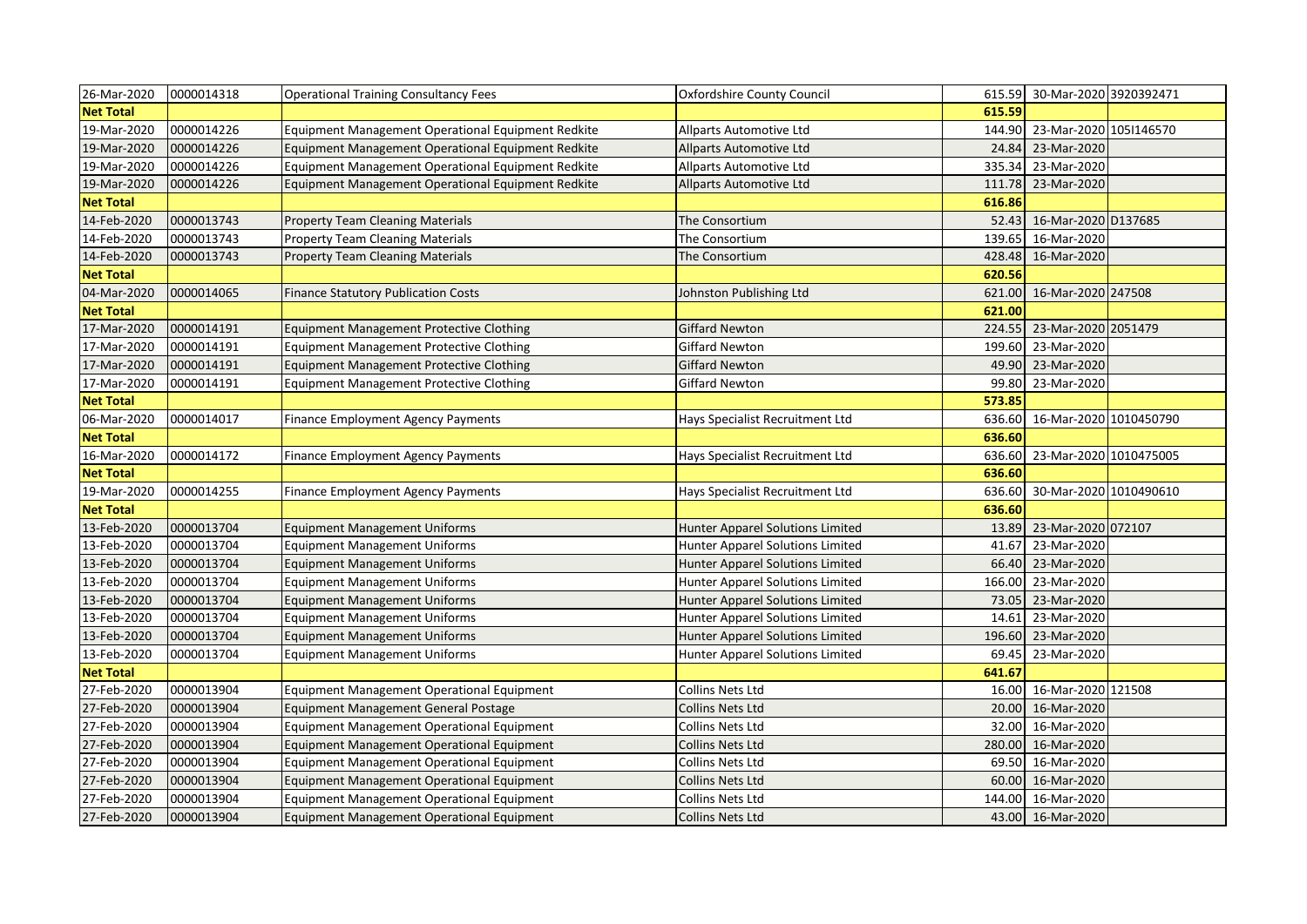| <b>Net Total</b> |            |                                                        |                                   | 664.50 |                        |  |
|------------------|------------|--------------------------------------------------------|-----------------------------------|--------|------------------------|--|
| 18-Feb-2020      | 0000013806 | Equipment Management Operational Equipment Redkite     | PJ & RHS Ltd                      | 658.50 | 16-Mar-2020 36135      |  |
| 18-Feb-2020      | 0000013806 | Equipment Management General Postage                   | PJ & RHS Ltd                      | 10.95  | 16-Mar-2020            |  |
| <b>Net Total</b> |            |                                                        |                                   | 669.45 |                        |  |
| 29-Feb-2020      | 0000014010 | CAP - Milton Keynes Blue Hub Station Host Works        | Asbri Planning Ltd                | 682.00 | 16-Mar-2020 133605     |  |
| <b>Net Total</b> |            |                                                        |                                   | 682.00 |                        |  |
| 12-Mar-2020      | 0000014159 | Property Team General Repairs & Maintenance            | <b>Electrical Services Hbb</b>    | 685.00 | 23-Mar-2020 1795       |  |
| <b>Net Total</b> |            |                                                        |                                   | 685.00 |                        |  |
| 14-Mar-2020      | 0000014104 | Broughton Fire Station Metered Charges - Water         | Wave (Anglian Water Services Ltd) | 693.47 | 23-Mar-2020 6912531    |  |
| <b>Net Total</b> |            |                                                        |                                   | 693.47 |                        |  |
| 05-Feb-2020      | 0000014240 | Princes Risborough Station Diesel Oil - Gas Oil        | Certas Energy UK Limited          | 698.27 | 30-Mar-2020 3647577    |  |
| <b>Net Total</b> |            |                                                        |                                   | 698.27 |                        |  |
| 13-Feb-2020      | 0000013691 | Broughton Fire Station Plan Preventative Maintenance   | NLC Nova Lift Co Ltd              | 237.56 | 09-Mar-2020 62201      |  |
| 13-Feb-2020      | 0000013691 | Admin Buildings - Marlow Plan Preventative Maintenance | NLC Nova Lift Co Ltd              | 118.78 | 09-Mar-2020            |  |
| 13-Feb-2020      | 0000013691 | Chesham Fire Station Plan Preventative Maintenance     | NLC Nova Lift Co Ltd              | 118.78 | 09-Mar-2020            |  |
| 13-Feb-2020      | 0000013691 | Admin Buildings - HQ Plan Preventative Maintenance     | NLC Nova Lift Co Ltd              | 237.56 | 09-Mar-2020            |  |
| <b>Net Total</b> |            |                                                        |                                   | 712.68 |                        |  |
| 27-Feb-2020      | 0000013946 | Property Team Legal Expenses                           | <b>Bevan Britten</b>              | 715.46 | 16-Mar-2020 10083480   |  |
| <b>Net Total</b> |            |                                                        |                                   | 715.46 |                        |  |
| 25-Feb-2020      | 0000013893 | <b>ICT Computer Hardware</b>                           | <b>XMA Ltd</b>                    | 716.00 | 16-Mar-2020 KV93132    |  |
| <b>Net Total</b> |            |                                                        |                                   | 716.00 |                        |  |
| 27-Mar-2020      | 0000014230 | Equipment Management Operational Equipment Redkite     | <b>BOC Ltd</b>                    | 518.70 | 01-Mar-2020 3057057415 |  |
| 27-Mar-2020      | 0000014230 | Transport and Workshops Spares for Red Fleet           | <b>BOC Ltd</b>                    | 231.20 | 01-Mar-2020            |  |
| <b>Net Total</b> |            |                                                        |                                   | 749.90 |                        |  |
| 28-Feb-2020      | 0000013968 | CAP - Milton Keynes Blue Hub Station Host Works        | <b>Scurr Architects</b>           | 750.00 | 16-Mar-2020 7958       |  |
| <b>Net Total</b> |            |                                                        |                                   | 750.00 |                        |  |
| 19-Mar-2020      | 0000014267 | CAP - MK BLH Decked Carpark Professional Fees          | <b>Scurr Architects</b>           | 750.00 | 30-Mar-2020 05584      |  |
| <b>Net Total</b> |            |                                                        |                                   | 750.00 |                        |  |
| 01-Mar-2020      | 0000013987 | Property Team Rents and Hire of Premises               | WE Black Ltd                      | 752.96 | 16-Mar-2020 4615       |  |
| <b>Net Total</b> |            |                                                        |                                   | 752.96 |                        |  |
| 11-Sep-2019      | 0000013918 | <b>Protection Main Communications</b>                  | Rocksure Systems Ltd (Peoplesafe) | 777.00 | 09-Mar-2020 INV64885   |  |
| <b>Net Total</b> |            |                                                        |                                   | 777.00 |                        |  |
| 17-Mar-2020      | 0000014197 | Transport and Workshops Spares for Red Fleet           | <b>Truckeast Ltd</b>              | 792.00 | 23-Mar-2020 15088582   |  |
| <b>Net Total</b> |            |                                                        |                                   | 792.00 |                        |  |
| 25-Feb-2020      | 0000013869 | Urban Search and Rescue Protective Clothing            | MSA (Britain) Ltd                 | 752.88 | 16-Mar-2020 960897589  |  |
| 25-Feb-2020      | 0000013869 | Urban Search and Rescue Protective Clothing            | MSA (Britain) Ltd                 | 40.00  | 16-Mar-2020            |  |
| <b>Net Total</b> |            |                                                        |                                   | 792.88 |                        |  |
| 25-Feb-2020      | 0000013867 | <b>ICT Computer Hardware</b>                           | One Time Vendors                  | 795.79 | 09-Mar-2020 70390      |  |
| <b>Net Total</b> |            |                                                        |                                   | 795.79 |                        |  |
| 14-Feb-2020      | 0000013717 | Equipment Management Operational Equipment Redkite     | Harris Bros                       | 456.00 | 09-Mar-2020 8778       |  |
| 14-Feb-2020      | 0000013717 | Equipment Management Operational Equipment Redkite     | Harris Bros                       |        | 345.00 09-Mar-2020     |  |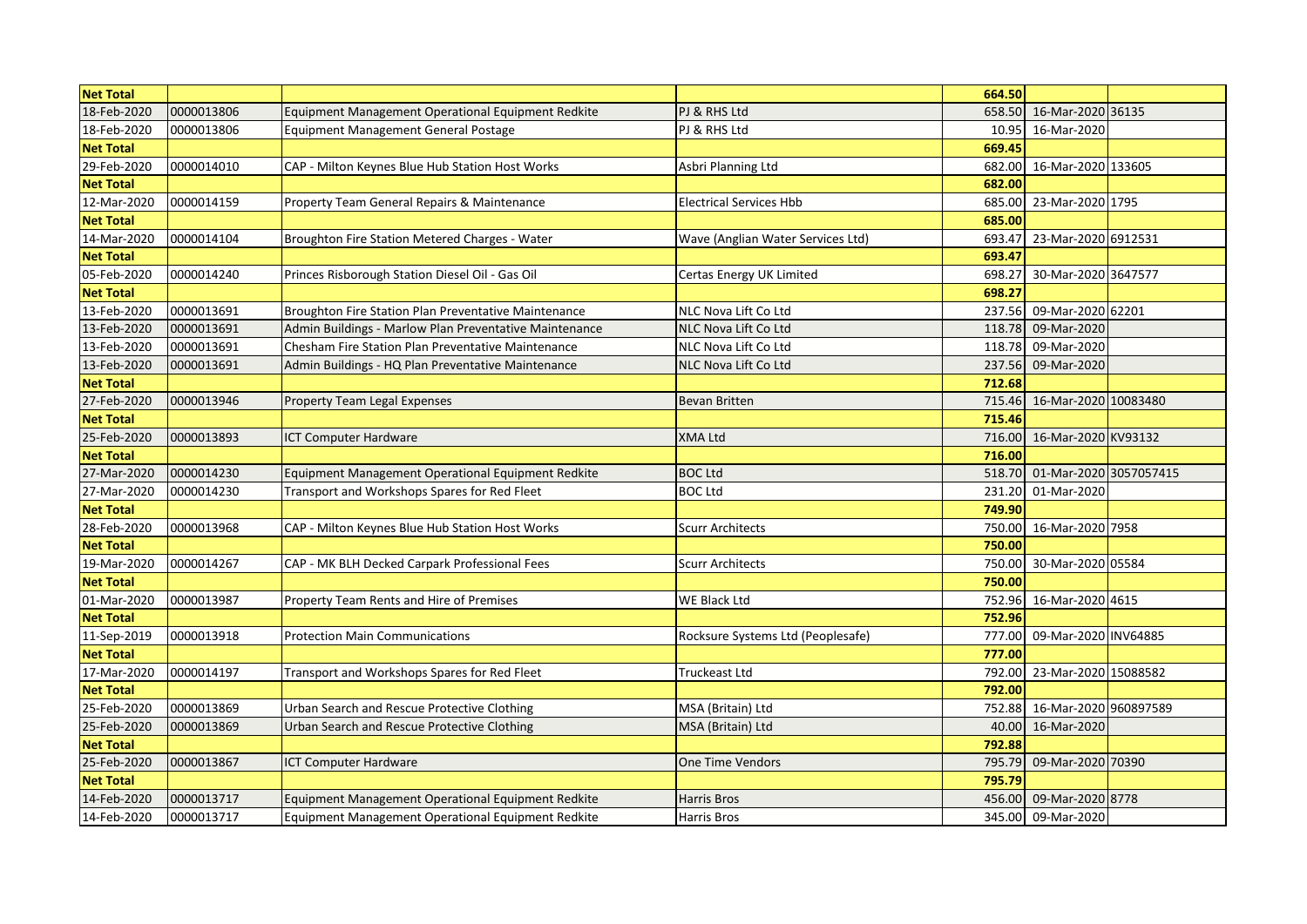| <b>Net Total</b> |            |                                                             |                                       | 801.00   |                         |                          |
|------------------|------------|-------------------------------------------------------------|---------------------------------------|----------|-------------------------|--------------------------|
| 14-Feb-2020      | 0000013744 | Service Delivery Management Courses And Conference Fees     | Aylesbury Vale District Council       | 808.00   | 09-Mar-2020 449839      |                          |
| <b>Net Total</b> |            |                                                             |                                       | 808.00   |                         |                          |
| 16-Mar-2020      | 0000014185 | Blue Light Hub project costs Fixtures and Fittings          | One Time Vendors                      | 825.69   | 23-Mar-2020 PH/CG/45433 |                          |
| <b>Net Total</b> |            |                                                             |                                       | 825.69   |                         |                          |
| 14-Feb-2020      | 0000013738 | Transport and Workshops Spares for Red Fleet                | J R Industries Limited                | 863.34   | 09-Mar-2020 247375      |                          |
| <b>Net Total</b> |            |                                                             |                                       | 863.34   |                         |                          |
| 03-Mar-2020      | 0000013957 | ICT Computer Software                                       | <b>ESRI UK</b>                        | 869.00   |                         | 16-Mar-2020 UK-SIN018762 |
| <b>Net Total</b> |            |                                                             |                                       | 869.00   |                         |                          |
| 06-Feb-2020      | 0000013903 | Democratic Representation Printing and Stationery           | <b>Buckinghamshire County Council</b> | 877.36   | 16-Mar-2020 2207038186  |                          |
| <b>Net Total</b> |            |                                                             |                                       | 877.36   |                         |                          |
| 24-Feb-2020      | 0000013901 | Water Hydrants Hydrant Materials                            | <b>Speedings Limited</b>              | 15.00    | 16-Mar-2020 53424       |                          |
| 24-Feb-2020      | 0000013901 | Water Hydrants Hydrant Materials                            | <b>Speedings Limited</b>              | 870.00   | 16-Mar-2020             |                          |
| <b>Net Total</b> |            |                                                             |                                       | 885.00   |                         |                          |
| 20-Feb-2020      | 0000013773 | Property Team General Repairs & Maintenance                 | <b>Instant Doors</b>                  | 889.00   | 09-Mar-2020 MK4794      |                          |
| <b>Net Total</b> |            |                                                             |                                       | 889.00   |                         |                          |
| 12-Mar-2020      | 0000014111 | MK West Fire Station Electricity                            | Scottish Hydro Elec (Was Sse)         | 904.44   |                         | 23-Mar-2020 1587548/0073 |
| <b>Net Total</b> |            |                                                             |                                       | 904.44   |                         |                          |
| 10-Mar-2020      | 0000014080 | Protection General Office Equipment                         | <b>XMA Ltd</b>                        | 580.05   | 30-Mar-2020 KW03149     |                          |
| 10-Mar-2020      | 0000014080 | Protection General Office Equipment                         | <b>XMA Ltd</b>                        | 381.60   | 30-Mar-2020             |                          |
| <b>Net Total</b> |            |                                                             |                                       | 961.65   |                         |                          |
| 29-Feb-2020      | 0000014011 | <b>Property Team Consultancy Fees</b>                       | Asbri Planning Ltd                    | 982.50   | 16-Mar-2020 133602      |                          |
| <b>Net Total</b> |            |                                                             |                                       | 982.50   |                         |                          |
| 20-Mar-2020      | 0000014258 | <b>Staff Development Staff Training Fees</b>                | Holiday Inn Aylesbury                 | 1,016.67 | 30-Mar-2020 9115        |                          |
| <b>Net Total</b> |            |                                                             |                                       | 1,016.67 |                         |                          |
| 23-Jan-2020      | 0000013666 | <b>ICT Computer Software</b>                                | Capita Integrated                     | 1,022.00 | 09-Mar-2020 6060042327  |                          |
| <b>Net Total</b> |            |                                                             |                                       | 1,022.00 |                         |                          |
| 23-Mar-2020      | 0000014293 | CAP - Milton Keynes Blue Hub Fixtures, Fittings & Furniture | Combined Office Interiors Ltd         | 1,028.54 | 30-Mar-2020 52187       |                          |
| <b>Net Total</b> |            |                                                             |                                       | 1,028.54 |                         |                          |
| 26-Feb-2020      | 0000013908 | <b>Urban Search and Rescue Uniforms</b>                     | Keela International Ltd               | 88.74    | 16-Mar-2020 140203      |                          |
| 26-Feb-2020      | 0000013908 | Urban Search and Rescue Uniforms                            | Keela International Ltd               | 42.90    | 16-Mar-2020             |                          |
| 26-Feb-2020      | 0000013908 | Urban Search and Rescue Uniforms                            | Keela International Ltd               | 133.11   | 16-Mar-2020             |                          |
| 26-Feb-2021      | 0000013909 | Urban Search and Rescue Uniforms                            | Keela International Ltd               | 133.11   | 17-Mar-2020             |                          |
| 26-Feb-2020      | 0000013908 | <b>Urban Search and Rescue Uniforms</b>                     | Keela International Ltd               | 105.84   | 16-Mar-2020             |                          |
| 26-Feb-2020      | 0000013908 | Urban Search and Rescue Uniforms                            | Keela International Ltd               | 64.35    | 16-Mar-2020             |                          |
| 26-Feb-2020      | 0000013908 | Urban Search and Rescue Uniforms                            | Keela International Ltd               | 64.35    | 16-Mar-2020             |                          |
| 26-Feb-2020      | 0000013908 | Urban Search and Rescue Uniforms                            | Keela International Ltd               | 118.32   | 16-Mar-2020             |                          |
| 26-Feb-2020      | 0000013908 | Urban Search and Rescue Uniforms                            | Keela International Ltd               | 107.25   | 16-Mar-2020             |                          |
| 26-Feb-2020      | 0000013908 | <b>Urban Search and Rescue Uniforms</b>                     | Keela International Ltd               | 52.92    | 16-Mar-2020             |                          |
| 26-Feb-2020      | 0000013908 | <b>Urban Search and Rescue Uniforms</b>                     | Keela International Ltd               | 119.07   | 16-Mar-2020             |                          |
| <b>Net Total</b> |            |                                                             |                                       | 1,029.96 |                         |                          |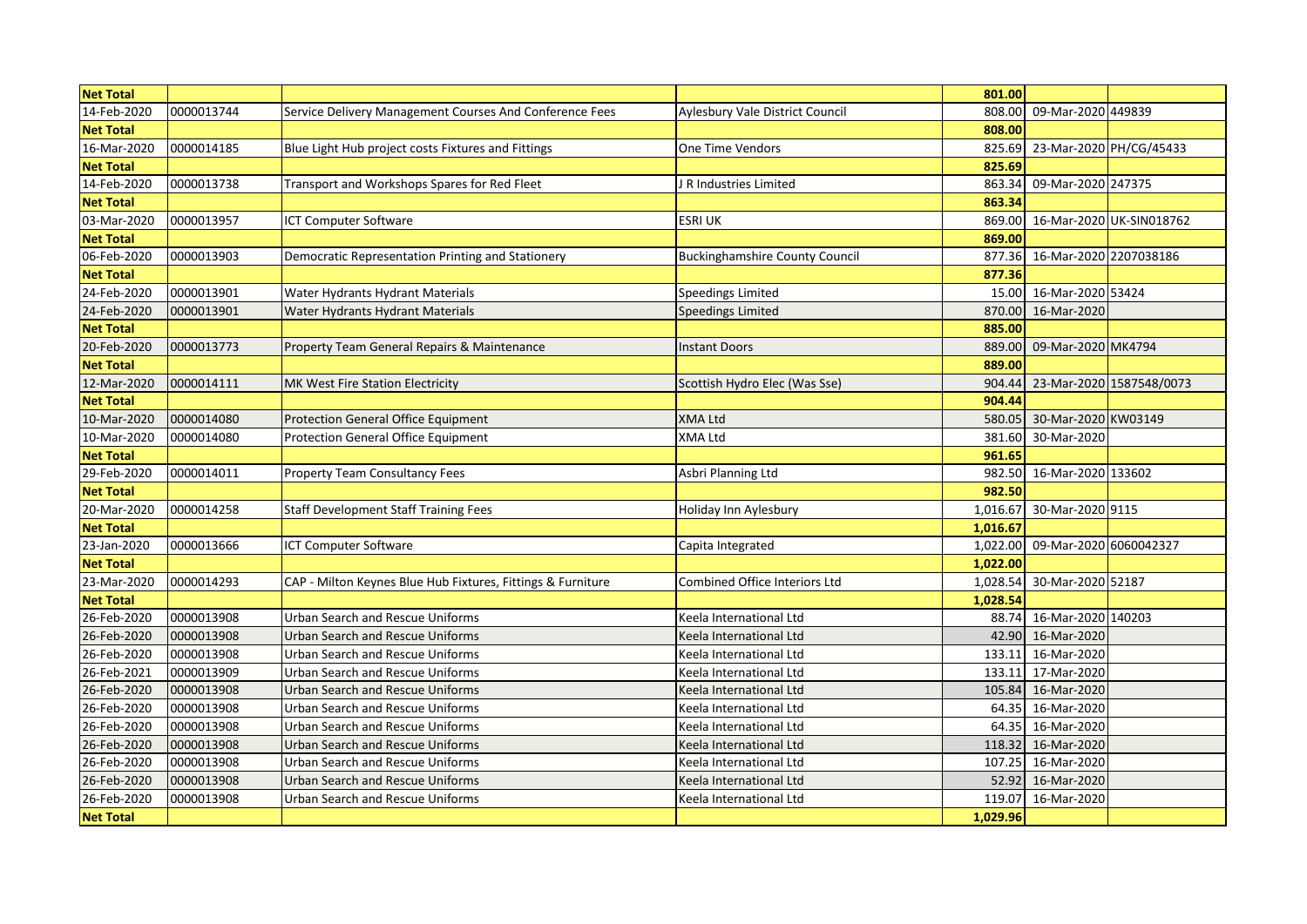| 11-Feb-2020      | 0000014103 | Democratic Representation Monitoring and Clerking Fees     | <b>Buckinghamshire County Council</b> |          | 1,035.00 23-Mar-2020 2207038204 |                                  |
|------------------|------------|------------------------------------------------------------|---------------------------------------|----------|---------------------------------|----------------------------------|
| <b>Net Total</b> |            |                                                            |                                       | 1,035.00 |                                 |                                  |
| 25-Feb-2020      | 0000013892 | <b>ICT Computer Hardware</b>                               | XMA Ltd                               | 1,050.40 | 16-Mar-2020 KV93462             |                                  |
| <b>Net Total</b> |            |                                                            |                                       | 1,050.40 |                                 |                                  |
| 26-Feb-2020      | 0000013824 | MK West Fire Station Plan Preventative Maintenance         | Intergrated Water Services Ltd        | 101.50   |                                 | 16-Mar-2020 CD200169432          |
| 26-Feb-2020      | 0000013824 | Broughton Fire Station Plan Preventative Maintenance       | Intergrated Water Services Ltd        | 94.45    | 16-Mar-2020                     |                                  |
| 26-Feb-2020      | 0000013824 | Beaconsfield Fire Station Plan Preventative Maintenance    | Intergrated Water Services Ltd        | 33.78    | 16-Mar-2020                     |                                  |
| 26-Feb-2020      | 0000013824 | Transport and Workshops Plan Preventative Maintenance      | Intergrated Water Services Ltd        | 20.98    | 16-Mar-2020                     |                                  |
| 26-Feb-2020      | 0000013824 | Chesham Fire Station Plan Preventative Maintenance         | Intergrated Water Services Ltd        | 32.27    | 16-Mar-2020                     |                                  |
| 26-Feb-2020      | 0000013824 | Great Missenden Fire Station Plan Preventative Maintenance | Intergrated Water Services Ltd        | 22.01    | 16-Mar-2020                     |                                  |
| 26-Feb-2020      | 0000013824 | Olney Fire Station Plan Preventative Maintenance           | Intergrated Water Services Ltd        | 23.52    | 16-Mar-2020                     |                                  |
| 26-Feb-2020      | 0000013824 | Amersham Fire Station Plan Preventative Maintenance        | Intergrated Water Services Ltd        | 27.05    | 16-Mar-2020                     |                                  |
| 26-Feb-2020      | 0000013824 | Stokenchurch Fire Station Plan Preventative Maintenance    | Intergrated Water Services Ltd        | 20.51    | 16-Mar-2020                     |                                  |
| 26-Feb-2020      | 0000013824 | Brill Fire Station Plan Preventative Maintenance           | Intergrated Water Services Ltd        | 30.76    | 16-Mar-2020                     |                                  |
| 26-Feb-2020      | 0000013824 | Princes Risborough Station Plan Preventative Maintenance   | Intergrated Water Services Ltd        | 30.76    | 16-Mar-2020                     |                                  |
| 26-Feb-2020      | 0000013824 | Haddenham Fire Station Plan Preventative Maintenance       | Intergrated Water Services Ltd        | 46.57    | 16-Mar-2020                     |                                  |
| 26-Feb-2020      | 0000013824 | Buckingham Fire Station Plan Preventative Maintenance      | Intergrated Water Services Ltd        | 89.93    | 16-Mar-2020                     |                                  |
| 26-Feb-2020      | 0000013824 | MK West Fire Station Plan Preventative Maintenance         | Intergrated Water Services Ltd        | 36.79    | 16-Mar-2020                     |                                  |
| 26-Feb-2020      | 0000013824 | Newport Pagnell Fire Station Plan Preventative Maintenance | Intergrated Water Services Ltd        | 32.27    | 16-Mar-2020                     |                                  |
| 26-Feb-2020      | 0000013824 | High Wycombe Fire Station Plan Preventative Maintenance    | Intergrated Water Services Ltd        | 51.09    | 16-Mar-2020                     |                                  |
| 26-Feb-2020      | 0000013824 | Marlow Fire Station Plan Preventative Maintenance          | Intergrated Water Services Ltd        | 41.95    | 16-Mar-2020                     |                                  |
| 26-Feb-2020      | 0000013824 | Admin Buildings - HQ Plan Preventative Maintenance         | Intergrated Water Services Ltd        | 107.12   | 16-Mar-2020                     |                                  |
| 26-Feb-2020      | 0000013824 | Waddesdon Fire Station Plan Preventative Maintenance       | Intergrated Water Services Ltd        | 22.01    | 16-Mar-2020                     |                                  |
| 26-Feb-2020      | 0000013824 | Winslow Fire Station Plan Preventative Maintenance         | Intergrated Water Services Ltd        | 30.75    | 16-Mar-2020                     |                                  |
| 26-Feb-2020      | 0000013824 | Admin Buildings - Unit 7 Plan Preventative Maintenance     | Intergrated Water Services Ltd        | 22.49    | 16-Mar-2020                     |                                  |
| 26-Feb-2020      | 0000013824 | Gerrards Cross Fire Station Plan Preventative Maintenance  | Intergrated Water Services Ltd        | 92.47    | 16-Mar-2020                     |                                  |
| <b>Net Total</b> |            |                                                            |                                       | 1,011.03 |                                 |                                  |
| 18-Feb-2020      | 0000013891 | Transport and Workshops Spares for Red Fleet               | Michelin Tyre Plc                     | 1,072.23 |                                 | 16-Mar-2020 U114109680           |
| <b>Net Total</b> |            |                                                            |                                       | 1,072.23 |                                 |                                  |
| 11-Mar-2020      | 0000014338 | Blue Light Hub project costs Gas                           | <b>Gazprom Energy</b>                 | 1,074.46 |                                 | 30-Mar-2020 INV01021422          |
| <b>Net Total</b> |            |                                                            |                                       | 1,074.46 |                                 |                                  |
| 20-Feb-2020      | 0000013772 | CAP - ICT Hardware Purchase                                | <b>XMA Ltd</b>                        | 252.46   | 09-Mar-2020 KV90570             |                                  |
| 20-Feb-2020      | 0000013772 | CAP - ICT Hardware Purchase                                | XMA Ltd                               | 824.34   | 09-Mar-2020                     |                                  |
| <b>Net Total</b> |            |                                                            |                                       | 1,076.80 |                                 |                                  |
| 12-Mar-2020      | 0000014109 | MK West Fire Station Electricity                           | Scottish Hydro Elec (Was Sse)         | 1,078.47 |                                 | 23-Mar-2020 71584414/0071        |
| <b>Net Total</b> |            |                                                            |                                       | 1,078.47 |                                 |                                  |
| 03-Mar-2020      | 0000013996 | <b>Marlow Fire Station Electricity</b>                     | <b>Scottish Power</b>                 | 1,122.63 | 16-Mar-2020 106747061           |                                  |
| <b>Net Total</b> |            |                                                            |                                       | 1,122.63 |                                 |                                  |
| 16-Feb-2020      | 0000013754 | Transport and Workshops Vehicle Installation               | Quartix                               | 1,137.60 | 23-Mar-2020 469220              |                                  |
| <b>Net Total</b> |            |                                                            |                                       | 1,137.60 |                                 |                                  |
| 10-Jan-2020      | 0000014336 | Blue Light Hub project costs Gas                           | <b>Gazprom Energy</b>                 |          |                                 | 1,148.56 30-Mar-2020 INV00908546 |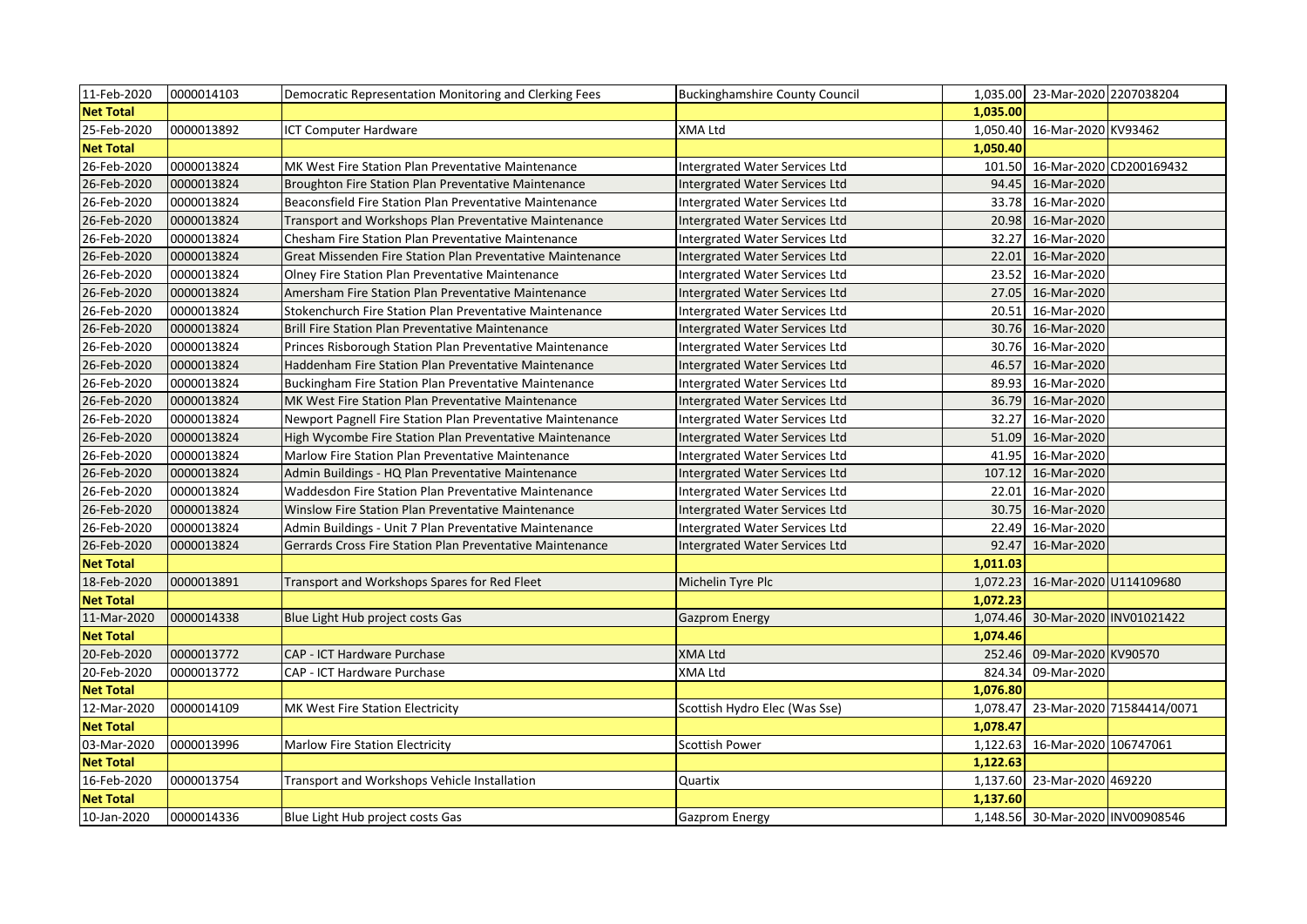| <b>Net Total</b> |            |                                                           |                                         | 1,148.56 |                        |                             |
|------------------|------------|-----------------------------------------------------------|-----------------------------------------|----------|------------------------|-----------------------------|
| 12-Feb-2020      | 0000014337 | Blue Light Hub project costs Gas                          | Gazprom Energy                          | 1,149.24 |                        | 30-Mar-2020 INV00950365     |
| <b>Net Total</b> |            |                                                           |                                         | 1,149.24 |                        |                             |
| 20-Mar-2020      | 0000014282 | Research and Development Operational Equipment            | Thomas Graham & Sons (Iron & Steel) Ltd | 210.00   | 30-Mar-2020 MR384328   |                             |
| 20-Mar-2020      | 0000014282 | Research and Development Operational Equipment            | Thomas Graham & Sons (Iron & Steel) Ltd | 10.00    | 30-Mar-2020            |                             |
| 20-Mar-2020      | 0000014282 | Research and Development Operational Equipment            | Thomas Graham & Sons (Iron & Steel) Ltd | 474.00   | 30-Mar-2020            |                             |
| 20-Mar-2020      | 0000014282 | Research and Development Operational Equipment            | Thomas Graham & Sons (Iron & Steel) Ltd | 534.00   | 30-Mar-2020            |                             |
| <b>Net Total</b> |            |                                                           |                                         | 1,228.00 |                        |                             |
| 27-Feb-2020      | 0000013947 | <b>Property Team Legal Expenses</b>                       | <b>Bevan Britten</b>                    | 1,263.00 | 16-Mar-2020 10083481   |                             |
| <b>Net Total</b> |            |                                                           |                                         | 1,263.00 |                        |                             |
| 23-Mar-2020      | 0000014279 | <b>ICT Computer Maintenance</b>                           | <b>Bowtower Ltd</b>                     | 1,300.00 |                        | 30-Mar-2020 LC7301B:SI00140 |
| <b>Net Total</b> |            |                                                           |                                         | 1,300.00 |                        |                             |
| 12-Mar-2020      | 0000014137 | CAP - ICT Hardware Purchase                               | <b>XMA Ltd</b>                          | 1,303.00 | 23-Mar-2020 KW05304    |                             |
| <b>Net Total</b> |            |                                                           |                                         | 1,303.00 |                        |                             |
| 27-Feb-2020      | 0000013885 | CAP - Milton Keynes Blue Hub Professional Fees            | One Time Vendors                        | 1,312.50 | 09-Mar-2020 UPC783     |                             |
| <b>Net Total</b> |            |                                                           |                                         | 1,312.50 |                        |                             |
| 16-Mar-2020      | 0000014248 | Transport and Workshops Contracted Maintenance            | Lex Autolease Ltd                       | 306.00   | 30-Mar-2020 MIN1000050 |                             |
| 16-Mar-2020      | 0000014248 | Transport and Workshops Car Leasing                       | Lex Autolease Ltd                       | 1,455.43 | 30-Mar-2020            |                             |
| <b>Net Total</b> |            |                                                           |                                         | 1,761.43 |                        |                             |
| 16-Mar-2020      | 0000014251 | Transport and Workshops Contracted Maintenance            | Lex Autolease Ltd                       | 306.00   | 30-Mar-2020 MIN1000051 |                             |
| 16-Mar-2020      | 0000014251 | Transport and Workshops Car Leasing                       | Lex Autolease Ltd                       | 1,455.43 | 30-Mar-2020            |                             |
| <b>Net Total</b> |            |                                                           |                                         | 1,761.43 |                        |                             |
| 01-Mar-2020      | 0000014015 | <b>ICT Telephones</b>                                     | Daisy Corporate Services Trading LTD    | 1,324.97 | 16-Mar-2020 9900430    |                             |
| <b>Net Total</b> |            |                                                           |                                         | 1,324.97 |                        |                             |
| 05-Feb-2020      | 0000013950 | CAP - MK BLH Decked Carpark Professional Fees             | <b>Michael Riley Associates</b>         | 1,336.74 | 09-Mar-2020 2590       |                             |
| <b>Net Total</b> |            |                                                           |                                         | 1,336.74 |                        |                             |
| 03-Mar-2020      | 0000013963 | CAP - MK BLH Decked Carpark Professional Fees             | <b>Michael Riley Associates</b>         | 1,336.74 | 09-Mar-2020 2597       |                             |
| <b>Net Total</b> |            |                                                           |                                         | 1,336.74 |                        |                             |
| 18-Mar-2020      | 0000014213 | CAP - MK BLH Decked Carpark Professional Fees             | <b>Michael Riley Associates</b>         | 1,336.74 | 23-Mar-2020 2599       |                             |
| <b>Net Total</b> |            |                                                           |                                         | 1,336.74 |                        |                             |
| 30-Nov-2019      | 0000014199 | Gerrards Cross Fire Station Plan Preventative Maintenance | Fit-Tek                                 | 75.00    | 23-Mar-2020 3363-19    |                             |
| 30-Nov-2019      | 0000014199 | High Wycombe Fire Station Plan Preventative Maintenance   | Fit-Tek                                 | 75.00    | 23-Mar-2020            |                             |
| 30-Nov-2019      | 0000014199 | Aylesbury Fire Station Plan Preventative Maintenance      | Fit-Tek                                 | 75.00    | 23-Mar-2020            |                             |
| 30-Nov-2019      | 0000014199 | Amersham Fire Station Plan Preventative Maintenance       | Fit-Tek                                 | 75.00    | 23-Mar-2020            |                             |
| 30-Nov-2019      | 0000014199 | <b>Chesham Fire Station Plan Preventative Maintenance</b> | Fit-Tek                                 | 60.00    | 23-Mar-2020            |                             |
| 30-Nov-2019      | 0000014199 | Brill Fire Station Plan Preventative Maintenance          | Fit-Tek                                 | 60.00    | 23-Mar-2020            |                             |
| 30-Nov-2019      | 0000014199 | Winslow Fire Station Plan Preventative Maintenance        | Fit-Tek                                 | 60.00    | 23-Mar-2020            |                             |
| 30-Nov-2019      | 0000014199 | Olney Fire Station Plan Preventative Maintenance          | Fit-Tek                                 | 60.00    | 23-Mar-2020            |                             |
| 30-Nov-2019      | 0000014199 | Haddenham Fire Station Plan Preventative Maintenance      | Fit-Tek                                 | 60.00    | 23-Mar-2020            |                             |
| 30-Nov-2019      | 0000014199 | Stokenchurch Fire Station Plan Preventative Maintenance   | Fit-Tek                                 | 60.00    | 23-Mar-2020            |                             |
| 30-Nov-2019      | 0000014199 | Buckingham Fire Station Plan Preventative Maintenance     | Fit-Tek                                 |          | 75.00 23-Mar-2020      |                             |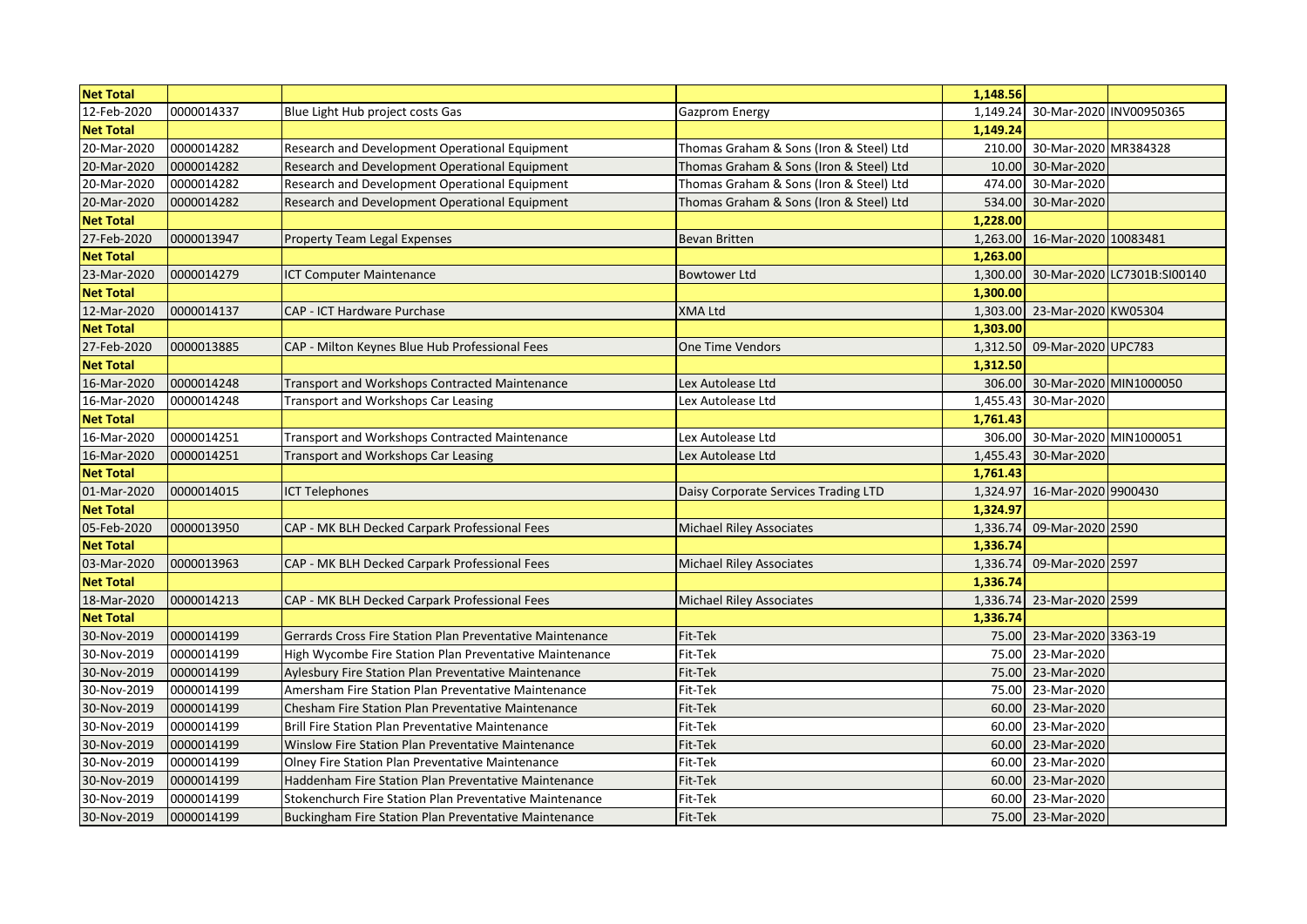| 30-Nov-2019      | 0000014199 | Beaconsfield Fire Station Plan Preventative Maintenance    | Fit-Tek                        |          | 75.00 23-Mar-2020     |                          |
|------------------|------------|------------------------------------------------------------|--------------------------------|----------|-----------------------|--------------------------|
| 30-Nov-2019      | 0000014199 | Marlow Fire Station Plan Preventative Maintenance          | Fit-Tek                        | 60.00    | 23-Mar-2020           |                          |
| 30-Nov-2019      | 0000014199 | Waddesdon Fire Station Plan Preventative Maintenance       | Fit-Tek                        | 60.00    | 23-Mar-2020           |                          |
| 30-Nov-2019      | 0000014199 | Princes Risborough Station Plan Preventative Maintenance   | Fit-Tek                        | 60.00    | 23-Mar-2020           |                          |
| 30-Nov-2019      | 0000014199 | Broughton Fire Station Plan Preventative Maintenance       | Fit-Tek                        | 75.00    | 23-Mar-2020           |                          |
| 30-Nov-2019      | 0000014199 | MK West Fire Station Plan Preventative Maintenance         | Fit-Tek                        | 75.00    | 23-Mar-2020           |                          |
| 30-Nov-2019      | 0000014199 | Newport Pagnell Fire Station Plan Preventative Maintenance | Fit-Tek                        | 75.00    | 23-Mar-2020           |                          |
| <b>Net Total</b> |            |                                                            |                                | 1,215.00 |                       |                          |
| 12-Mar-2020      | 0000014157 | Princes Risborough Station Plan Preventative Maintenance   | <b>Electrical Services Hbb</b> | 60.00    | 23-Mar-2020 1797      |                          |
| 12-Mar-2020      | 0000014157 | High Wycombe Fire Station Plan Preventative Maintenance    | <b>Electrical Services Hbb</b> | 60.00    | 23-Mar-2020           |                          |
| 12-Mar-2020      | 0000014157 | Brill Fire Station Plan Preventative Maintenance           | <b>Electrical Services Hbb</b> | 60.00    | 23-Mar-2020           |                          |
| 12-Mar-2020      | 0000014157 | Broughton Fire Station Plan Preventative Maintenance       | <b>Electrical Services Hbb</b> | 60.00    | 23-Mar-2020           |                          |
| 12-Mar-2020      | 0000014157 | Waddesdon Fire Station Plan Preventative Maintenance       | <b>Electrical Services Hbb</b> | 60.00    | 23-Mar-2020           |                          |
| 12-Mar-2020      | 0000014157 | Admin Buildings - Unit 7 Plan Preventative Maintenance     | <b>Electrical Services Hbb</b> | 60.00    | 23-Mar-2020           |                          |
| 12-Mar-2020      | 0000014157 | Chesham Fire Station Plan Preventative Maintenance         | <b>Electrical Services Hbb</b> | 60.00    | 23-Mar-2020           |                          |
| 12-Mar-2020      | 0000014157 | Winslow Fire Station Plan Preventative Maintenance         | <b>Electrical Services Hbb</b> | 60.00    | 23-Mar-2020           |                          |
| 12-Mar-2020      | 0000014157 | Beaconsfield Fire Station Plan Preventative Maintenance    | <b>Electrical Services Hbb</b> | 60.00    | 23-Mar-2020           |                          |
| 12-Mar-2020      | 0000014157 | Transport and Workshops Plan Preventative Maintenance      | <b>Electrical Services Hbb</b> | 60.00    | 23-Mar-2020           |                          |
| 12-Mar-2020      | 0000014157 | Amersham Fire Station Plan Preventative Maintenance        | <b>Electrical Services Hbb</b> | 60.00    | 23-Mar-2020           |                          |
| 12-Mar-2020      | 0000014157 | Marlow Fire Station Plan Preventative Maintenance          | <b>Electrical Services Hbb</b> | 60.00    | 23-Mar-2020           |                          |
| 12-Mar-2020      | 0000014157 | Aylesbury Fire Station Plan Preventative Maintenance       | <b>Electrical Services Hbb</b> | 60.00    | 23-Mar-2020           |                          |
| 12-Mar-2020      | 0000014157 | Stokenchurch Fire Station Plan Preventative Maintenance    | <b>Electrical Services Hbb</b> | 60.00    | 23-Mar-2020           |                          |
| 12-Mar-2020      | 0000014157 | Newport Pagnell Fire Station Plan Preventative Maintenance | <b>Electrical Services Hbb</b> | 60.00    | 23-Mar-2020           |                          |
| 12-Mar-2020      | 0000014157 | Great Missenden Fire Station Plan Preventative Maintenance | <b>Electrical Services Hbb</b> |          | 60.00 23-Mar-2020     |                          |
| 12-Mar-2020      | 0000014157 | Gerrards Cross Fire Station Plan Preventative Maintenance  | <b>Electrical Services Hbb</b> | 60.00    | 23-Mar-2020           |                          |
| 12-Mar-2020      | 0000014157 | Olney Fire Station Plan Preventative Maintenance           | <b>Electrical Services Hbb</b> | 60.00    | 23-Mar-2020           |                          |
| 12-Mar-2020      | 0000014157 | MK West Fire Station Plan Preventative Maintenance         | <b>Electrical Services Hbb</b> | 60.00    | 23-Mar-2020           |                          |
| 12-Mar-2020      | 0000014157 | Admin Buildings - HQ Plan Preventative Maintenance         | <b>Electrical Services Hbb</b> |          | 60.00 23-Mar-2020     |                          |
| 12-Mar-2020      | 0000014157 | Haddenham Fire Station Plan Preventative Maintenance       | <b>Electrical Services Hbb</b> | 60.00    | 23-Mar-2020           |                          |
| 12-Mar-2020      | 0000014157 | Buckingham Fire Station Plan Preventative Maintenance      | <b>Electrical Services Hbb</b> | 60.00    | 23-Mar-2020           |                          |
| <b>Net Total</b> |            |                                                            |                                | 1,320.00 |                       |                          |
| 11-Mar-2020      | 0000014333 | Blue Light Hub project costs Gas                           | <b>Gazprom Energy</b>          | 1,401.68 |                       | 30-Mar-2020 INV01021395  |
| <b>Net Total</b> |            |                                                            |                                | 1,401.68 |                       |                          |
| 03-Mar-2020      | 0000013995 | Admin Buildings - Unit 7 Electricity                       | Scottish Power                 | 1,403.77 | 16-Mar-2020 106746848 |                          |
| <b>Net Total</b> |            |                                                            |                                | 1,403.77 |                       |                          |
| 10-Jan-2020      | 0000014335 | Blue Light Hub project costs Gas                           | <b>Gazprom Energy</b>          | 1,484.20 |                       | 30-Mar-2020 INV00908470  |
| <b>Net Total</b> |            |                                                            |                                | 1,484.20 |                       |                          |
| 12-Feb-2020      | 0000014334 | Blue Light Hub project costs Gas                           | <b>Gazprom Energy</b>          | 1,484.20 |                       | 30-Mar-2020 INV00950293  |
| <b>Net Total</b> |            |                                                            |                                | 1,484.20 |                       |                          |
| 28-Feb-2020      | 0000013953 | CAP - Milton Keynes Blue Hub Station Host Works            | Gleeds                         | 1,500.00 |                       | 16-Mar-2020 GASE0133/003 |
| <b>Net Total</b> |            |                                                            |                                | 1,500.00 |                       |                          |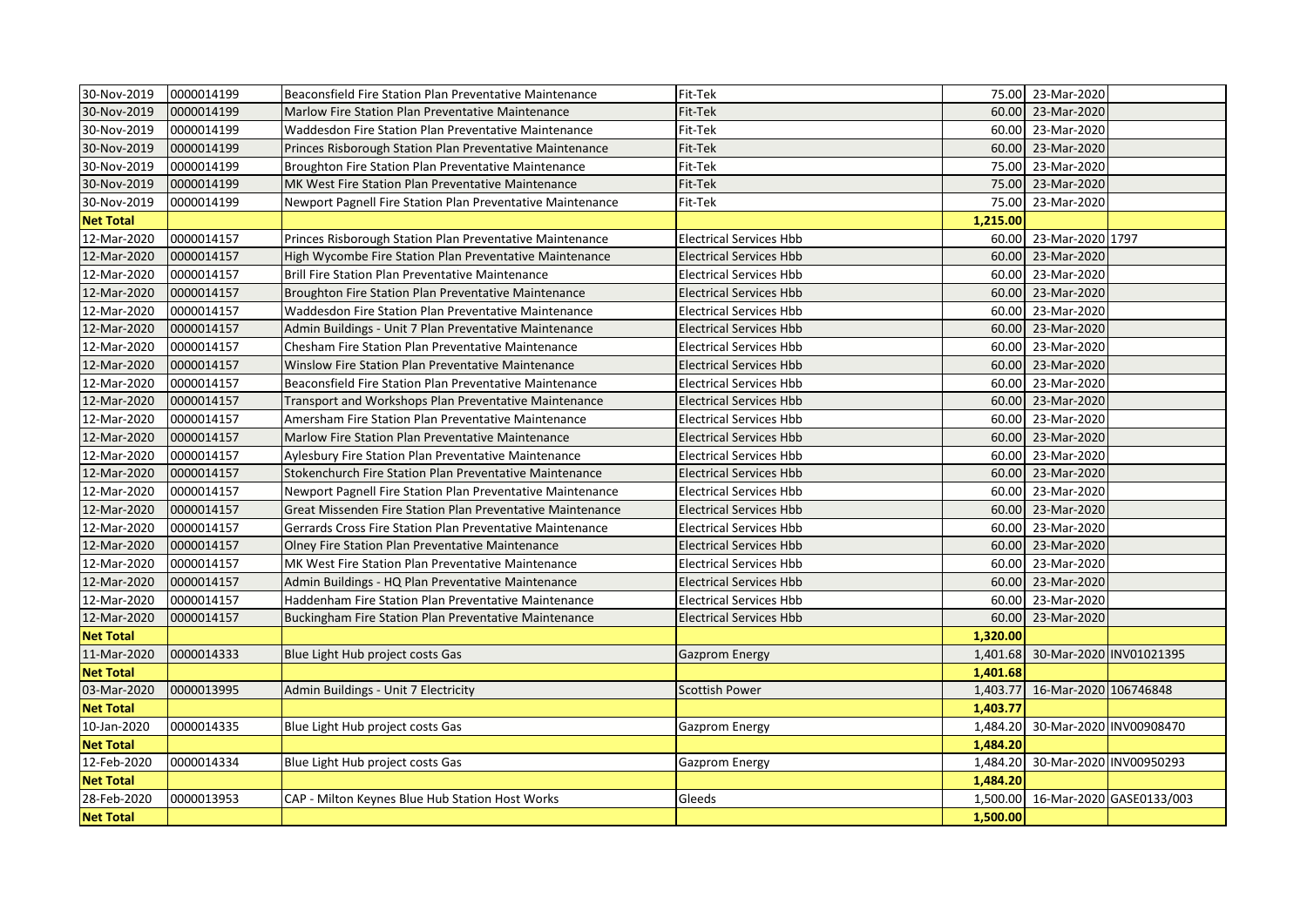| 12-Mar-2020      | 0000014155 | Property Team General Repairs & Maintenance        | <b>Electrical Services Hbb</b>    |          | 87.00 23-Mar-2020 1799 |                              |
|------------------|------------|----------------------------------------------------|-----------------------------------|----------|------------------------|------------------------------|
| 12-Mar-2020      | 0000014155 | Property Team General Repairs & Maintenance        | <b>Electrical Services Hbb</b>    | 9.00     | 23-Mar-2020            |                              |
| 12-Mar-2020      | 0000014155 | Property Team General Repairs & Maintenance        | <b>Electrical Services Hbb</b>    | 41.00    | 23-Mar-2020            |                              |
| 12-Mar-2020      | 0000014155 | Property Team General Repairs & Maintenance        | <b>Electrical Services Hbb</b>    | 404.00   | 23-Mar-2020            |                              |
| 12-Mar-2020      | 0000014155 | Property Team General Repairs & Maintenance        | <b>Electrical Services Hbb</b>    | 33.00    | 23-Mar-2020            |                              |
| 12-Mar-2020      | 0000014155 | Property Team General Repairs & Maintenance        | <b>Electrical Services Hbb</b>    | 59.00    | 23-Mar-2020            |                              |
| 12-Mar-2020      | 0000014155 | Property Team General Repairs & Maintenance        | <b>Electrical Services Hbb</b>    | 246.00   | 23-Mar-2020            |                              |
| 12-Mar-2020      | 0000014155 | Property Team General Repairs & Maintenance        | <b>Electrical Services Hbb</b>    | 446.00   | 23-Mar-2020            |                              |
| 12-Mar-2020      | 0000014155 | Property Team General Repairs & Maintenance        | <b>Electrical Services Hbb</b>    | 76.00    | 23-Mar-2020            |                              |
| 12-Mar-2020      | 0000014155 | Property Team General Repairs & Maintenance        | <b>Electrical Services Hbb</b>    | 79.00    | 23-Mar-2020            |                              |
| <b>Net Total</b> |            |                                                    |                                   | 1,480.00 |                        |                              |
| 27-Feb-2020      | 0000013976 | Transport and Workshops Tyres & Tubes              | Tructyre Fleet Management Limited | 1,483.22 | 16-Mar-2020 44102308   |                              |
| 27-Feb-2020      | 0000013976 | Transport and Workshops Tyres & Tubes              | Tructyre Fleet Management Limited | 38.98    | 16-Mar-2020            |                              |
| <b>Net Total</b> |            |                                                    |                                   | 1,522.20 |                        |                              |
| 17-Mar-2020      | 0000014186 | <b>Staff Development Staff Training Fees</b>       | Adrian R Thomas Ltd               | 1,557.60 | 23-Mar-2020 20011      |                              |
| <b>Net Total</b> |            |                                                    |                                   | 1,557.60 |                        |                              |
| 16-Mar-2020      | 0000014249 | Transport and Workshops Contracted Maintenance     | Lex Autolease Ltd                 | 290.88   | 30-Mar-2020 MIN1000378 |                              |
| 16-Mar-2020      | 0000014249 | Transport and Workshops Car Leasing                | Lex Autolease Ltd                 | 1,727.22 | 30-Mar-2020            |                              |
| <b>Net Total</b> |            |                                                    |                                   | 2,018.10 |                        |                              |
| 10-Mar-2020      | 0000014131 | Transport and Workshops Spares for Red Fleet       | Man Truck & Bus Uk Ltd            | 11.18    | 23-Mar-2020 5141299646 |                              |
| 10-Mar-2020      | 0000014131 | Transport and Workshops Spares for Red Fleet       | Man Truck & Bus Uk Ltd            | 35.27    | 23-Mar-2020            |                              |
| 10-Mar-2020      | 0000014131 | Transport and Workshops Spares for Red Fleet       | Man Truck & Bus Uk Ltd            | 21.76    | 23-Mar-2020            |                              |
| 10-Mar-2020      | 0000014131 | Transport and Workshops Spares for Red Fleet       | Man Truck & Bus Uk Ltd            | 24.86    | 23-Mar-2020            |                              |
| 10-Mar-2020      | 0000014131 | Transport and Workshops Spares for Red Fleet       | Man Truck & Bus Uk Ltd            | 62.05    | 23-Mar-2020            |                              |
| 10-Mar-2020      | 0000014131 | Transport and Workshops Spares for Red Fleet       | Man Truck & Bus Uk Ltd            | 1,436.50 | 23-Mar-2020            |                              |
| <b>Net Total</b> |            |                                                    |                                   | 1,591.62 |                        |                              |
| 20-Mar-2020      | 0000014298 | Research and Development Operational Equipment     | Precision Units (Dorset) Ltd      | 768.00   | 30-Mar-2020 1064069    |                              |
| 20-Mar-2020      | 0000014298 | Research and Development Operational Equipment     | Precision Units (Dorset) Ltd      | 408.00   | 30-Mar-2020            |                              |
| 20-Mar-2020      | 0000014298 | Research and Development Operational Equipment     | Precision Units (Dorset) Ltd      | 20.00    | 30-Mar-2020            |                              |
| <b>Net Total</b> |            |                                                    |                                   | 1,196.00 |                        |                              |
| 12-Mar-2020      | 0000014180 | Transport and Workshops Vehicle Installation       | Chameleon Codewing Ltd            | 1,610.00 |                        | 23-Mar-2020 SAJ/2020/1184636 |
| <b>Net Total</b> |            |                                                    |                                   | 1,610.00 |                        |                              |
| 29-Feb-2020      | 0000014012 | Blue Light Hub project costs Consultancy Fees      | Asbri Planning Ltd                | 1,635.00 | 16-Mar-2020 133565     |                              |
| <b>Net Total</b> |            |                                                    |                                   | 1,635.00 |                        |                              |
| 21-Jan-2020      | 0000013688 | <b>Staff Development Staff Training Fees</b>       | Global Knowledge Network Training | 1,641.50 | 16-Mar-2020 324354     |                              |
| <b>Net Total</b> |            |                                                    |                                   | 1,641.50 |                        |                              |
| 25-Mar-2020      | 0000014305 | Equipment Management Operational Equipment Redkite | Packexe Limited                   | 839.76   | 30-Mar-2020 0000181757 |                              |
| 25-Mar-2020      | 0000014305 | Equipment Management Operational Equipment Redkite | Packexe Limited                   | 810.00   | 30-Mar-2020            |                              |
| <b>Net Total</b> |            |                                                    |                                   | 1,649.76 |                        |                              |
| 05-Mar-2020      | 0000014024 | Admin Buildings - Aerial Sites Consultancy Fees    | Hub Telecoms Consultancy Ltd      | 1,650.00 | 16-Mar-2020 000236     |                              |
| <b>Net Total</b> |            |                                                    |                                   | 1,650.00 |                        |                              |
|                  |            |                                                    |                                   |          |                        |                              |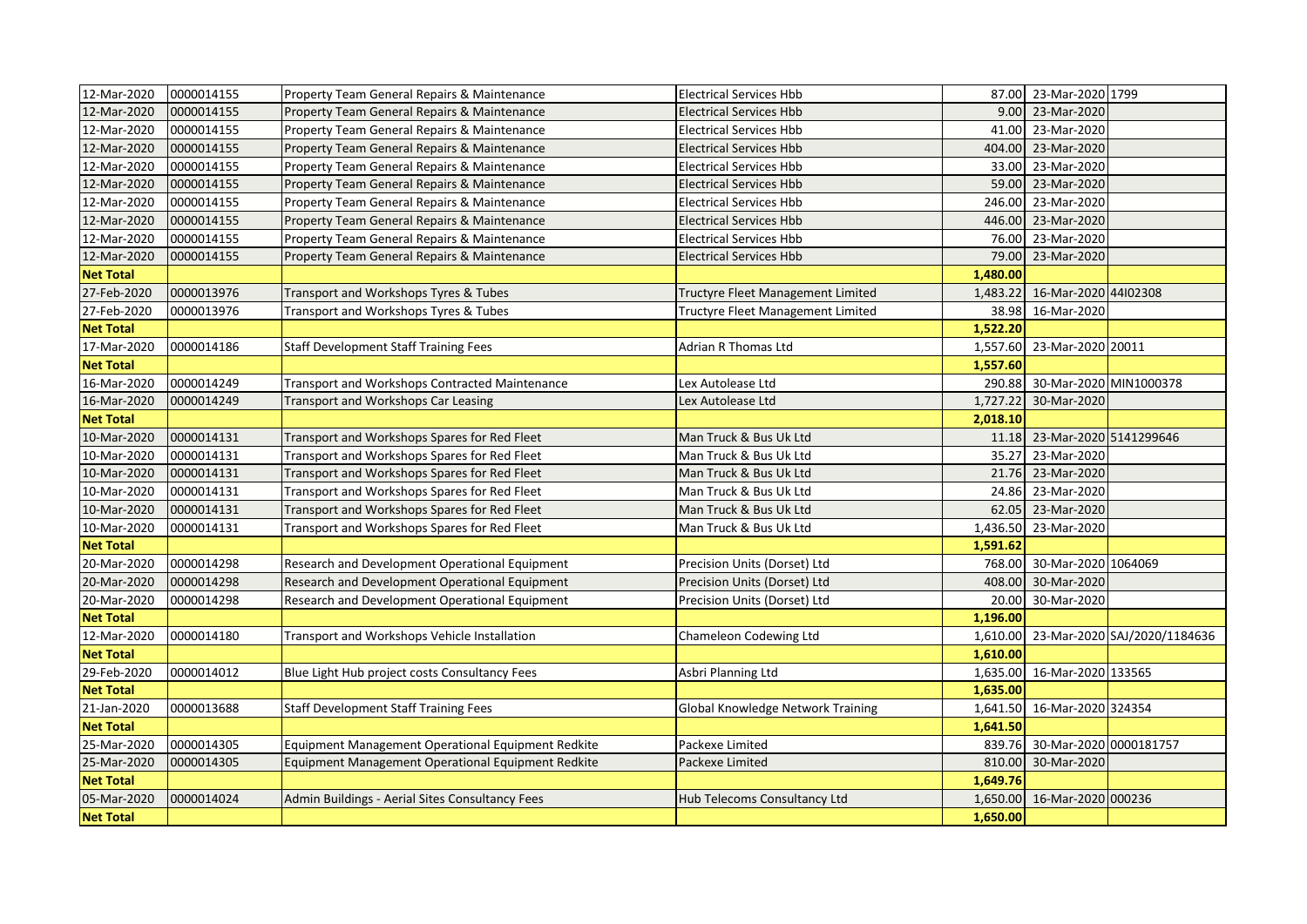| 12-Mar-2020      | 0000014152 | CAP - Haddenham FS - Host Mechanical & Electrical Works | <b>Electrical Services Hbb</b>    |          | 1,810.00 23-Mar-2020 1801 |  |
|------------------|------------|---------------------------------------------------------|-----------------------------------|----------|---------------------------|--|
| <b>Net Total</b> |            |                                                         |                                   | 1,810.00 |                           |  |
| 02-Mar-2020      | 0000013969 | CAP - ICT Hardware Purchase                             | Insight Direct (Uk) Ltd           | 1,825.00 | 16-Mar-2020 4749398       |  |
| <b>Net Total</b> |            |                                                         |                                   | 1,825.00 |                           |  |
| 18-Feb-2020      | 0000013766 | Transport and Workshops Tyres & Tubes                   | Tructyre Fleet Management Limited | 611.10   | 09-Mar-2020 44102235      |  |
| 18-Feb-2020      | 0000013766 | Transport and Workshops Tyres & Tubes                   | Tructyre Fleet Management Limited | 1,222.20 | 09-Mar-2020               |  |
| <b>Net Total</b> |            |                                                         |                                   | 1,833.30 |                           |  |
| 02-Mar-2020      | 0000014006 | Transport and Workshops Diesel Oil - Gas Oil            | Certas Energy UK Limited          | 1,900.40 | 23-Mar-2020 3792328       |  |
| <b>Net Total</b> |            |                                                         |                                   | 1,900.40 |                           |  |
| 25-Mar-2020      | 0000014311 | Transport and Workshops Vehicle Installation            | RSG ENGINEERING LTD               | 282.00   | 30-Mar-2020 82155         |  |
| 25-Mar-2020      | 0000014311 | Transport and Workshops Vehicle Installation            | RSG ENGINEERING LTD               | 70.77    | 30-Mar-2020               |  |
| 25-Mar-2020      | 0000014311 | Transport and Workshops Vehicle Installation            | RSG ENGINEERING LTD               | 222.08   | 30-Mar-2020               |  |
| 25-Mar-2020      | 0000014311 | Transport and Workshops Vehicle Installation            | RSG ENGINEERING LTD               | 78.20    | 30-Mar-2020               |  |
| 25-Mar-2020      | 0000014311 | Transport and Workshops Vehicle Installation            | RSG ENGINEERING LTD               | 99.85    | 30-Mar-2020               |  |
| 25-Mar-2020      | 0000014311 | Transport and Workshops Vehicle Installation            | <b>RSG ENGINEERING LTD</b>        | 370.00   | 30-Mar-2020               |  |
| 25-Mar-2020      | 0000014311 | Transport and Workshops Vehicle Installation            | RSG ENGINEERING LTD               | 257.13   | 30-Mar-2020               |  |
| 25-Mar-2020      | 0000014311 | Transport and Workshops Vehicle Installation            | RSG ENGINEERING LTD               | 546.88   | 30-Mar-2020               |  |
| <b>Net Total</b> |            |                                                         |                                   | 1,926.91 |                           |  |
| 18-Feb-2020      | 0000013751 | CAP - ICT Hardware Purchase                             | <b>XMA Ltd</b>                    | 523.09   | 09-Mar-2020 KV88799       |  |
| 18-Feb-2020      | 0000013751 | CAP - ICT Hardware Purchase                             | <b>XMA Ltd</b>                    | 1,423.40 | 09-Mar-2020               |  |
| <b>Net Total</b> |            |                                                         |                                   | 1,946.49 |                           |  |
| 28-Feb-2020      | 0000013965 | CAP - Milton Keynes Blue Hub Station Host Works         | Glanville Consultants Ltd         | 2,000.00 | 16-Mar-2020 101404        |  |
| <b>Net Total</b> |            |                                                         |                                   | 2,000.00 |                           |  |
| 23-Mar-2020      | 0000014280 | Equipment Management Operational Equipment              | Max Fire Services LTD             | 2,017.52 | 30-Mar-2020 M1124         |  |
| <b>Net Total</b> |            |                                                         |                                   | 2,017.52 |                           |  |
| 24-Feb-2020      | 0000013816 | Blue Light Hub project costs Fixtures and Fittings      | Linthorpe Beds                    | 1.124.85 | 16-Mar-2020 165283        |  |
| 24-Feb-2020      | 0000013816 | Blue Light Hub project costs Fixtures and Fittings      | Linthorpe Beds                    | 899.85   | 16-Mar-2020               |  |
| <b>Net Total</b> |            |                                                         |                                   | 2,024.70 |                           |  |
| 20-Mar-2020      | 0000014302 | Blue Light Hub project costs Fixtures and Fittings      | <b>Bike Vault</b>                 | 2,102.60 | 30-Mar-2020 40530         |  |
| <b>Net Total</b> |            |                                                         |                                   | 2,102.60 |                           |  |
| 23-Mar-2020      | 0000014310 | Transport and Workshops Diesel Oil - Gas Oil            | Certas Energy UK Limited          | 2,149.53 | 30-Mar-2020 3937647       |  |
| <b>Net Total</b> |            |                                                         |                                   | 2,149.53 |                           |  |
| 24-Feb-2020      | 0000013820 | Transport and Workshops Tyres & Tubes                   | Tructyre Fleet Management Limited | 2,171.88 | 16-Mar-2020 44102276      |  |
| <b>Net Total</b> |            |                                                         |                                   | 2,171.88 |                           |  |
| 19-Mar-2020      | 0000014300 | <b>ICT Computer Hardware</b>                            | <b>Multitone Electronics Plc</b>  | 2,200.00 | 30-Mar-2020 129109        |  |
| <b>Net Total</b> |            |                                                         |                                   | 2,200.00 |                           |  |
| 11-Feb-2020      | 0000013697 | Senior Management Team Miscellaneous Expenses           | Hampshire Fire & Rescue Service   | 2,210.10 | 16-Mar-2020 3630008209    |  |
| <b>Net Total</b> |            |                                                         |                                   | 2,210.10 |                           |  |
| 16-Mar-2020      | 0000014250 | Transport and Workshops Contracted Maintenance          | Lex Autolease Ltd                 | 401.88   | 30-Mar-2020 MIN1000087    |  |
| 16-Mar-2020      | 0000014250 | Transport and Workshops Car Leasing                     | Lex Autolease Ltd                 | 2,476.32 | 30-Mar-2020               |  |
| <b>Net Total</b> |            |                                                         |                                   | 2,878.20 |                           |  |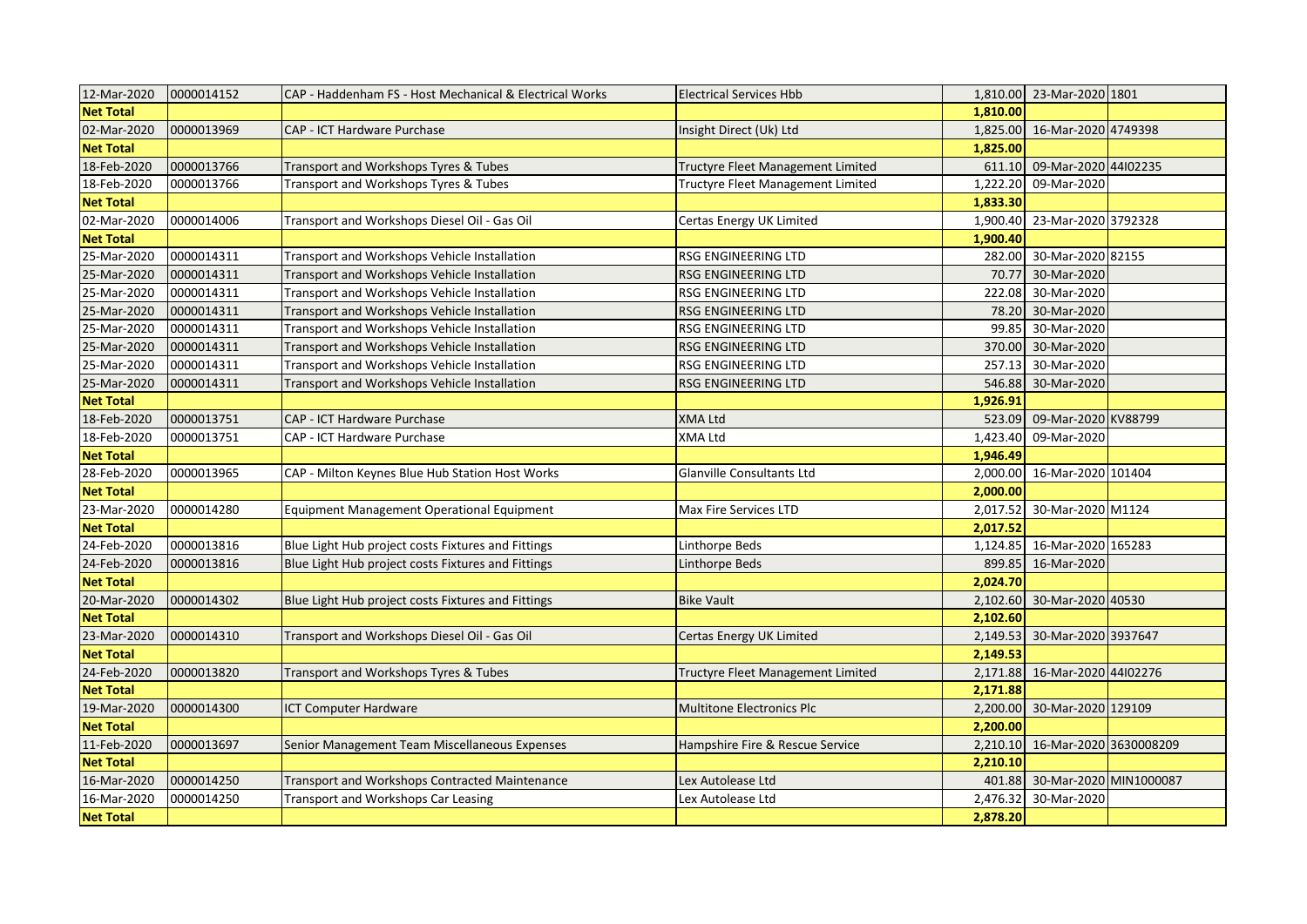| 18-Mar-2020      | 0000014256 | Transport and Workshops Diesel Oil - Gas Oil   | Certas Energy UK Limited         |          | 2,303.08 30-Mar-2020 3897529 |                        |
|------------------|------------|------------------------------------------------|----------------------------------|----------|------------------------------|------------------------|
| <b>Net Total</b> |            |                                                |                                  | 2,303.08 |                              |                        |
| 28-Feb-2020      | 0000013982 | ICT Computer Software                          | Civica Group (Warwick)           | 770.00   | 16-Mar-2020 M/WI071929       |                        |
| 28-Feb-2020      | 0000013982 | <b>ICT Computer Software</b>                   | Civica Group (Warwick)           | 1,540.00 | 16-Mar-2020                  |                        |
| <b>Net Total</b> |            |                                                |                                  | 2,310.00 |                              |                        |
| 03-Mar-2020      | 0000013964 | CAP - Milton Keynes Blue Hub Professional Fees | <b>Michael Riley Associates</b>  | 2,381.00 | 09-Mar-2020 2596             |                        |
| <b>Net Total</b> |            |                                                |                                  | 2,381.00 |                              |                        |
| 11-Mar-2020      | 0000014086 | CAP - Milton Keynes Blue Hub Professional Fees | <b>Michael Riley Associates</b>  | 2,381.00 | 16-Mar-2020 2598             |                        |
| <b>Net Total</b> |            |                                                |                                  | 2,381.00 |                              |                        |
| 18-Mar-2020      | 0000014212 | CAP - Milton Keynes Blue Hub Professional Fees | <b>Michael Riley Associates</b>  | 2,381.00 | 23-Mar-2020 2600             |                        |
| <b>Net Total</b> |            |                                                |                                  | 2,381.00 |                              |                        |
| 25-Mar-2020      | 0000014307 | CAP - Milton Keynes Blue Hub Professional Fees | <b>Michael Riley Associates</b>  | 2,381.00 | 30-Mar-2020 2601             |                        |
| <b>Net Total</b> |            |                                                |                                  | 2,381.00 |                              |                        |
| 07-Feb-2020      | 0000013696 | Transport and Workshops Diesel Oil - Gas Oil   | Certas Energy UK Limited         | 2,444.75 | 09-Mar-2020 3668539          |                        |
| <b>Net Total</b> |            |                                                |                                  | 2,444.75 |                              |                        |
| 03-Mar-2020      | 0000014029 | Transport and Workshops Diesel Oil - Gas Oil   | Certas Energy UK Limited         | 2,477.17 | 23-Mar-2020 3792095          |                        |
| <b>Net Total</b> |            |                                                |                                  | 2,477.17 |                              |                        |
| 24-Feb-2020      | 0000013814 | <b>Staff Development Staff Training Fees</b>   | The Fire Service College Limited | 320.00   | 09-Mar-2020 818973           |                        |
| 24-Feb-2020      | 0000013814 | <b>Staff Development Staff Training Fees</b>   | The Fire Service College Limited | 2,174.40 | 09-Mar-2020                  |                        |
| <b>Net Total</b> |            |                                                |                                  | 2,494.40 |                              |                        |
| 06-Mar-2020      | 0000014030 | <b>Finance Consultancy Fees</b>                | PSTax                            | 2,520.00 | 16-Mar-2020 106923           |                        |
| <b>Net Total</b> |            |                                                |                                  | 2,520.00 |                              |                        |
| 02-Mar-2020      | 0000014007 | Transport and Workshops Diesel Oil - Gas Oil   | Certas Energy UK Limited         | 2,566.49 | 16-Mar-2020 3792125          |                        |
| <b>Net Total</b> |            |                                                |                                  | 2,566.49 |                              |                        |
| 16-Feb-2020      | 0000013874 | Transport and Workshops Car Leasing            | Lex Autolease Ltd                | 2,266.92 | 09-Mar-2020 MRI9824347       |                        |
| 16-Feb-2020      | 0000013874 | Transport and Workshops Contracted Maintenance | Lex Autolease Ltd                | 356.64   | 09-Mar-2020                  |                        |
| <b>Net Total</b> |            |                                                |                                  | 2,623.56 |                              |                        |
| 16-Mar-2020      | 0000014247 | Transport and Workshops Contracted Maintenance | Lex Autolease Ltd                | 356.64   |                              | 30-Mar-2020 MIN1000299 |
| 16-Mar-2020      | 0000014247 | Transport and Workshops Car Leasing            | Lex Autolease Ltd                | 2,266.92 | 30-Mar-2020                  |                        |
| <b>Net Total</b> |            |                                                |                                  | 2,623.56 |                              |                        |
| 12-Mar-2020      | 0000014154 | Property Team General Repairs & Maintenance    | <b>Electrical Services Hbb</b>   |          | 633.00 23-Mar-2020 1800      |                        |
| 12-Mar-2020      | 0000014154 | Property Team General Repairs & Maintenance    | <b>Electrical Services Hbb</b>   | 219.00   | 23-Mar-2020                  |                        |
| 12-Mar-2020      | 0000014154 | Property Team General Repairs & Maintenance    | <b>Electrical Services Hbb</b>   | 95.00    | 23-Mar-2020                  |                        |
| 12-Mar-2020      | 0000014154 | Property Team General Repairs & Maintenance    | <b>Electrical Services Hbb</b>   | 125.00   | 23-Mar-2020                  |                        |
| 12-Mar-2020      | 0000014154 | Property Team General Repairs & Maintenance    | <b>Electrical Services Hbb</b>   | 160.00   | 23-Mar-2020                  |                        |
| 12-Mar-2020      | 0000014154 | Property Team General Repairs & Maintenance    | <b>Electrical Services Hbb</b>   | 85.00    | 23-Mar-2020                  |                        |
| 12-Mar-2020      | 0000014154 | Property Team General Repairs & Maintenance    | <b>Electrical Services Hbb</b>   | 345.00   | 23-Mar-2020                  |                        |
| 12-Mar-2020      | 0000014154 | Property Team General Repairs & Maintenance    | <b>Electrical Services Hbb</b>   | 382.00   | 23-Mar-2020                  |                        |
| <b>Net Total</b> |            |                                                |                                  | 2,044.00 |                              |                        |
| 19-Feb-2020      | 0000013801 | Transport and Workshops Diesel Oil - Gas Oil   | Certas Energy UK Limited         | 2,728.32 | 09-Mar-2020 3723121          |                        |
| <b>Net Total</b> |            |                                                |                                  | 2,728.32 |                              |                        |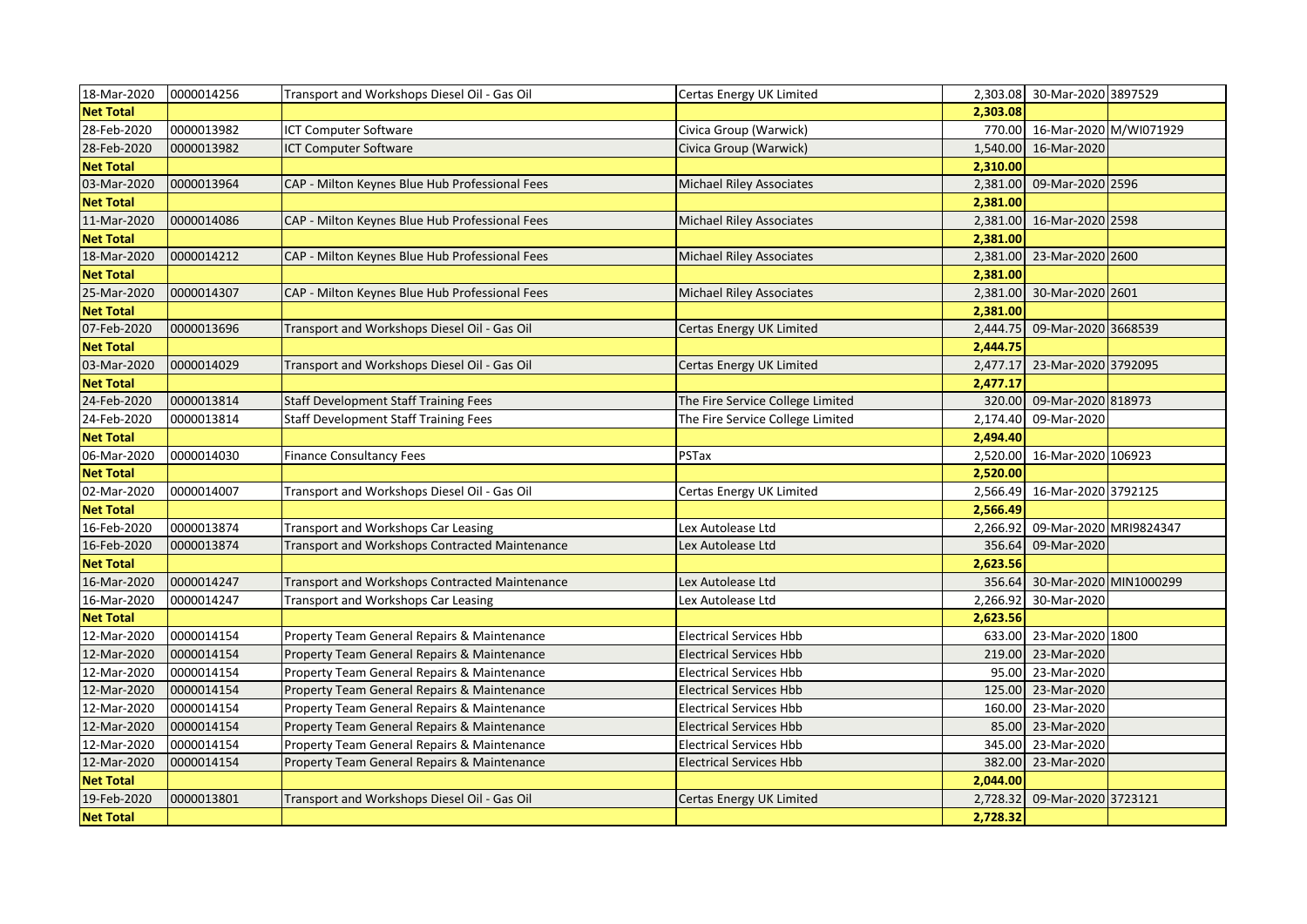| 13-Mar-2020      | 0000014190 | Transport and Workshops Diesel Oil - Gas Oil                | Certas Energy UK Limited               |          | 2,764.84 23-Mar-2020 3861524 |                             |
|------------------|------------|-------------------------------------------------------------|----------------------------------------|----------|------------------------------|-----------------------------|
| <b>Net Total</b> |            |                                                             |                                        | 2,764.84 |                              |                             |
| 17-Mar-2020      | 0000014246 | Transport and Workshops Car Leasing                         | Lex Autolease Ltd                      | 3,057.52 | 30-Mar-2020   IRIN696162     |                             |
| 17-Mar-2020      | 0000014246 | Transport and Workshops Contracted Maintenance              | Lex Autolease Ltd                      | 611.04   | 30-Mar-2020                  |                             |
| <b>Net Total</b> |            |                                                             |                                        | 3,668.56 |                              |                             |
| 01-Mar-2020      | 0000014054 | Property Team Rents and Hire of Premises                    | WE Black Ltd                           | 2,808.86 | 16-Mar-2020 4674             |                             |
| <b>Net Total</b> |            |                                                             |                                        | 2,808.86 |                              |                             |
| 16-Feb-2020      | 0000013876 | Transport and Workshops Contracted Maintenance              | Lex Autolease Ltd                      | 414.00   | 09-Mar-2020 MRI9824507       |                             |
| 16-Feb-2020      | 0000013876 | Transport and Workshops Car Leasing                         | Lex Autolease Ltd                      | 2,479.20 | 09-Mar-2020                  |                             |
| <b>Net Total</b> |            |                                                             |                                        | 2,893.20 |                              |                             |
| 16-Feb-2020      | 0000013879 | Transport and Workshops Contracted Maintenance              | Lex Autolease Ltd                      | 414.00   | 09-Mar-2020 MRI9823881       |                             |
| 16-Feb-2020      | 0000013879 | Transport and Workshops Car Leasing                         | Lex Autolease Ltd                      | 2,479.20 | 09-Mar-2020                  |                             |
| <b>Net Total</b> |            |                                                             |                                        | 2,893.20 |                              |                             |
| 11-Sep-2019      | 0000013916 | <b>Protection Main Communications</b>                       | Rocksure Systems Ltd (Peoplesafe)      | 2,952.60 | 09-Mar-2020 INV64884         |                             |
| <b>Net Total</b> |            |                                                             |                                        | 2,952.60 |                              |                             |
| 23-Mar-2020      | 0000014297 | CAP - Milton Keynes Blue Hub Fixtures, Fittings & Furniture | Combined Office Interiors Ltd          | 3,000.00 | 30-Mar-2020 52192            |                             |
| <b>Net Total</b> |            |                                                             |                                        | 3,000.00 |                              |                             |
| 31-Dec-2019      | 0000014183 | Retirement Benefits Enhanced Pension Regular Pay            | <b>BCC Pension Fund</b>                | 3,014.16 | 30-Mar-2020 2220003037       |                             |
| <b>Net Total</b> |            |                                                             |                                        | 3,014.16 |                              |                             |
| 28-Feb-2020      | 0000013922 | CAP - ICT Hardware Purchase                                 | <b>XMA Ltd</b>                         |          | 3,082.12 16-Mar-2020 KV96395 |                             |
| <b>Net Total</b> |            |                                                             |                                        | 3,082.12 |                              |                             |
| 28-Feb-2020      | 0000013921 | <b>Property Team Cleaning Contract Services</b>             | <b>Ever Brite Cleaning Services</b>    |          | 3,364.53 16-Mar-2020 28018   |                             |
| <b>Net Total</b> |            |                                                             |                                        | 3,364.53 |                              |                             |
| 03-Mar-2020      | 0000013998 | Admin Buildings - HQ Electricity                            | Scottish Power                         | 3,478.25 | 16-Mar-2020 106748344        |                             |
| <b>Net Total</b> |            |                                                             |                                        | 3,478.25 |                              |                             |
| 04-Mar-2020      | 0000014242 | Protection Staff Training Fees                              | One Time Vendors                       | 3,699.00 | 30-Mar-2020 20-5205          |                             |
| <b>Net Total</b> |            |                                                             |                                        | 3,699.00 |                              |                             |
| 08-Feb-2020      | 0000014025 | <b>Staff Development Staff Training Fees</b>                | The Institution Of Fire Engineers      | 3,953.96 |                              | 16-Mar-2020 INV-240346-F2W4 |
| <b>Net Total</b> |            |                                                             |                                        | 3,953.96 |                              |                             |
| 10-Mar-2020      | 0000014241 | Senior Management Team Consultancy Fees                     | Local Government Association           | 4,000.00 | 30-Mar-2020 40105592         |                             |
| <b>Net Total</b> |            |                                                             |                                        | 4,000.00 |                              |                             |
| 19-Feb-2020      | 0000013771 | CAP - Milton Keynes Blue Hub Station Host Works             | Amberon Ltd                            | 948.00   | 09-Mar-2020 BI280837         |                             |
| 19-Feb-2020      | 0000013771 | CAP - Milton Keynes Blue Hub Station Host Works             | Amberon Ltd                            | 1,525.00 | 09-Mar-2020                  |                             |
| 19-Feb-2020      | 0000013771 | CAP - Milton Keynes Blue Hub Station Host Works             | Amberon Ltd                            | 1,027.00 | 09-Mar-2020                  |                             |
| 19-Feb-2020      | 0000013771 | CAP - Milton Keynes Blue Hub Station Host Works             | Amberon Ltd                            | 550.00   | 09-Mar-2020                  |                             |
| <b>Net Total</b> |            |                                                             |                                        | 4,050.00 |                              |                             |
| 10-Mar-2020      | 0000014081 | Human Resources Recruitment Expenses                        | <b>SHL Group Ltd</b>                   | 4,100.00 | 23-Mar-2020 SIUK332069       |                             |
| <b>Net Total</b> |            |                                                             |                                        | 4,100.00 |                              |                             |
| 28-Feb-2020      | 0000014057 | Human Resources Occupational Health Nurse Sess              | M.K. Occupational Health               | 4,241.66 | 16-Mar-2020 90238            |                             |
| <b>Net Total</b> |            |                                                             |                                        | 4,241.66 |                              |                             |
| 09-Mar-2020      | 0000014125 | Senior Management Team Miscellaneous Expenses               | <b>Aylesbury Vale District Council</b> |          | 4,266.40 23-Mar-2020 451871  |                             |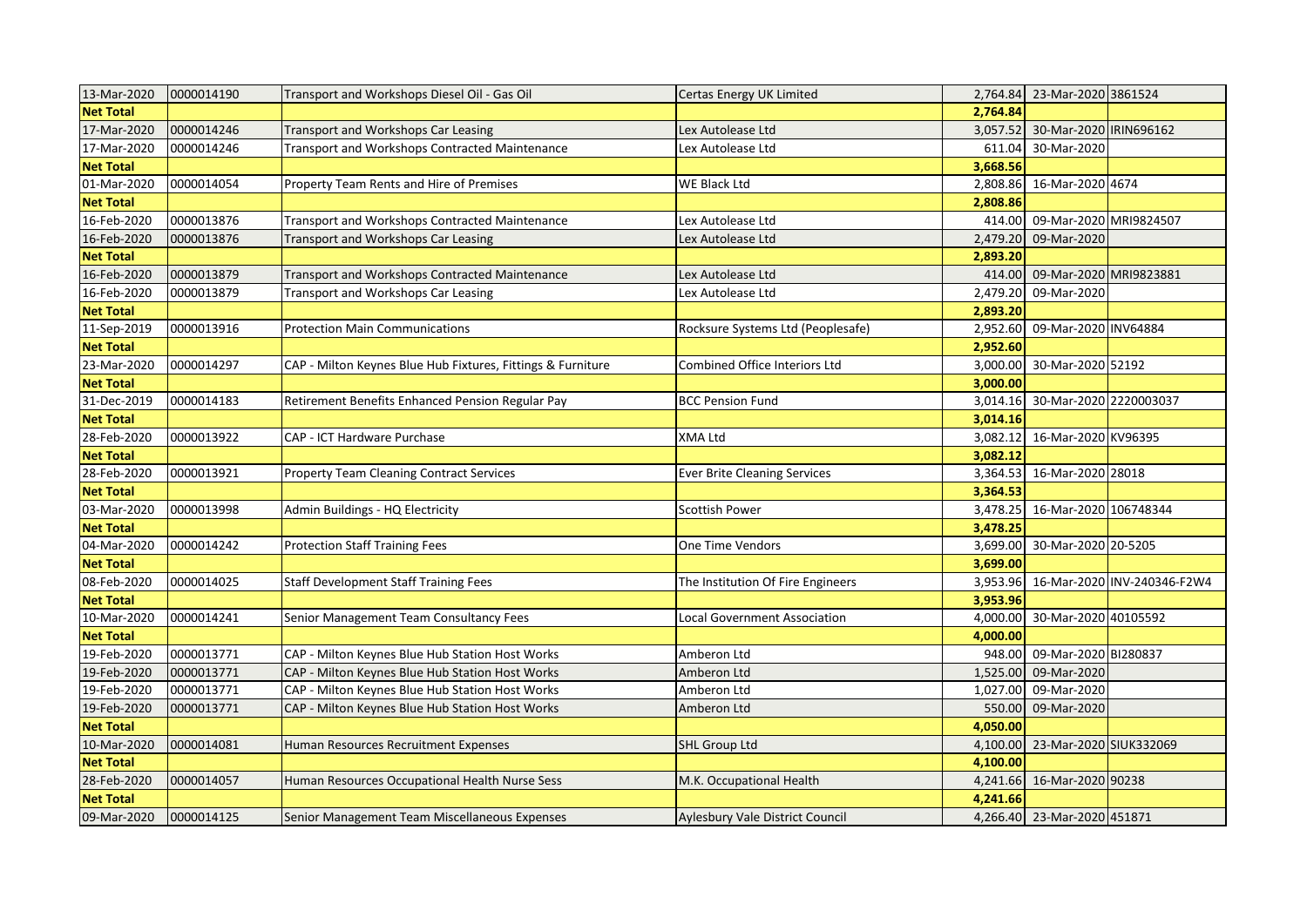| <b>Net Total</b> |            |                                                           |                                    | 4,266.40 |                        |  |
|------------------|------------|-----------------------------------------------------------|------------------------------------|----------|------------------------|--|
| 16-Feb-2020      | 0000013873 | Transport and Workshops Contracted Maintenance            | Lex Autolease Ltd                  | 598.56   | 16-Mar-2020 MRI9823949 |  |
| 16-Feb-2020      | 0000013873 | Transport and Workshops Car Leasing                       | Lex Autolease Ltd                  | 3,809.52 | 16-Mar-2020            |  |
| <b>Net Total</b> |            |                                                           |                                    | 4,408.08 |                        |  |
| 06-Mar-2020      | 0000014071 | Transport and Workshops Diesel Oil - Gas Oil              | Certas Energy UK Limited           | 4.465.94 | 23-Mar-2020 3819126    |  |
| <b>Net Total</b> |            |                                                           |                                    | 4,465.94 |                        |  |
| 26-Feb-2020      | 0000014064 | <b>Staff Development Staff Training Fees</b>              | <b>Cranfield University</b>        | 4,500.00 | 16-Mar-2020 1563476    |  |
| <b>Net Total</b> |            |                                                           |                                    | 4,500.00 |                        |  |
| 04-Mar-2020      | 0000014090 | <b>Operational Training Water Awareness Training</b>      | <b>One Time Vendors</b>            | 4,500.00 | 16-Mar-2020 PM2247     |  |
| <b>Net Total</b> |            |                                                           |                                    | 4,500.00 |                        |  |
| 20-Mar-2020      | 0000014266 | Research and Development Breathing Apparatus              | <b>Motivair Compressor Limited</b> | 4,608.00 | 30-Mar-2020 IN143860   |  |
| <b>Net Total</b> |            |                                                           |                                    | 4,608.00 |                        |  |
| 04-Dec-2019      | 0000014126 | CAP - MK BLH Decked Carpark Mechanical & Electrical Works | Dunwoody LLP                       | 4,800.00 | 23-Mar-2020 003966     |  |
| <b>Net Total</b> |            |                                                           |                                    | 4,800.00 |                        |  |
| 07-Feb-2020      | 0000013647 | Prevention Community Safety Charges                       | Fireangel Safety Technology Ltd    | 2,940.00 | 16-Mar-2020 1141235    |  |
| 07-Feb-2020      | 0000013647 | <b>Prevention Community Safety Charges</b>                | Fireangel Safety Technology Ltd    | 1,910.40 | 16-Mar-2020            |  |
| <b>Net Total</b> |            |                                                           |                                    | 4,850.40 |                        |  |
| 24-Feb-2020      | 0000013813 | <b>Staff Development Staff Training Fees</b>              | The Fire Service College Limited   | 4.348.80 | 16-Mar-2020 818974     |  |
| 24-Feb-2020      | 0000013813 | <b>Staff Development Staff Training Fees</b>              | The Fire Service College Limited   | 640.00   | 16-Mar-2020            |  |
| <b>Net Total</b> |            |                                                           |                                    | 4,988.80 |                        |  |
| 18-Nov-2019      | 0000013955 | <b>ICT Computer Software</b>                              | <b>UKFast</b>                      | 5,105.52 | 09-Mar-2020 3342354    |  |
| <b>Net Total</b> |            |                                                           |                                    | 5,105.52 |                        |  |
| 28-Feb-2020      | 0000014078 | <b>Employee Relations Occupational Health Nurse Sess</b>  | M.K. Occupational Health           | 5,500.00 | 16-Mar-2020 20200293   |  |
| <b>Net Total</b> |            |                                                           |                                    | 5,500.00 |                        |  |
| 02-Mar-2020      | 0000013945 | <b>ESMCP Consultancy Fees</b>                             | Mott MacDonald Ltd                 | 5,525.00 | 16-Mar-2020 IN00432594 |  |
| <b>Net Total</b> |            |                                                           |                                    | 5,525.00 |                        |  |
| 17-Feb-2020      | 0000013764 | Urban Search and Rescue Other Training                    | 3Sfire Ltd                         | 5,551.00 | 09-Mar-2020 SI-820     |  |
| <b>Net Total</b> |            |                                                           |                                    | 5,551.00 |                        |  |
| 12-Mar-2020      | 0000014164 | CAP - Aylesbury HQ - Host Mechanical & Electrical Works   | <b>Electrical Services Hbb</b>     | 640.00   | 23-Mar-2020 1790       |  |
| 12-Mar-2020      | 0000014164 | CAP - Aylesbury HQ - Host Mechanical & Electrical Works   | <b>Electrical Services Hbb</b>     | 4,450.00 | 23-Mar-2020            |  |
| 12-Mar-2020      | 0000014164 | CAP - Aylesbury HQ - Host Mechanical & Electrical Works   | <b>Electrical Services Hbb</b>     | 820.00   | 23-Mar-2020            |  |
| <b>Net Total</b> |            |                                                           |                                    | 5,910.00 |                        |  |
| 05-Mar-2020      | 0000014019 | <b>ICT Computer Software</b>                              | Cadcorp                            | 2,280.00 | 16-Mar-2020 SV0029242  |  |
| 05-Mar-2020      | 0000014019 | <b>ICT Computer Software</b>                              | Cadcorp                            | 1,980.00 | 16-Mar-2020            |  |
| 05-Mar-2020      | 0000014019 | <b>ICT Computer Software</b>                              | Cadcorp                            | 1,685.00 | 16-Mar-2020            |  |
| <b>Net Total</b> |            |                                                           |                                    | 5,945.00 |                        |  |
| 16-Mar-2020      | 0000014135 | Equipment Management Operational Equipment                | <b>Max Fire Services LTD</b>       | 3,850.00 | 23-Mar-2020 M1121      |  |
| 16-Mar-2020      | 0000014135 | Equipment Management Operational Equipment                | Max Fire Services LTD              | 2,145.00 | 23-Mar-2020            |  |
| <b>Net Total</b> |            |                                                           |                                    | 5,995.00 |                        |  |
| 27-Feb-2020      | 0000013913 | Blue Light Hub project costs Consultancy Fees             | Dunwoody LLP                       | 2,560.00 | 16-Mar-2020 003999     |  |
| 27-Feb-2020      | 0000013913 | Blue Light Hub project costs Consultancy Fees             | Dunwoody LLP                       |          | 4,205.28 16-Mar-2020   |  |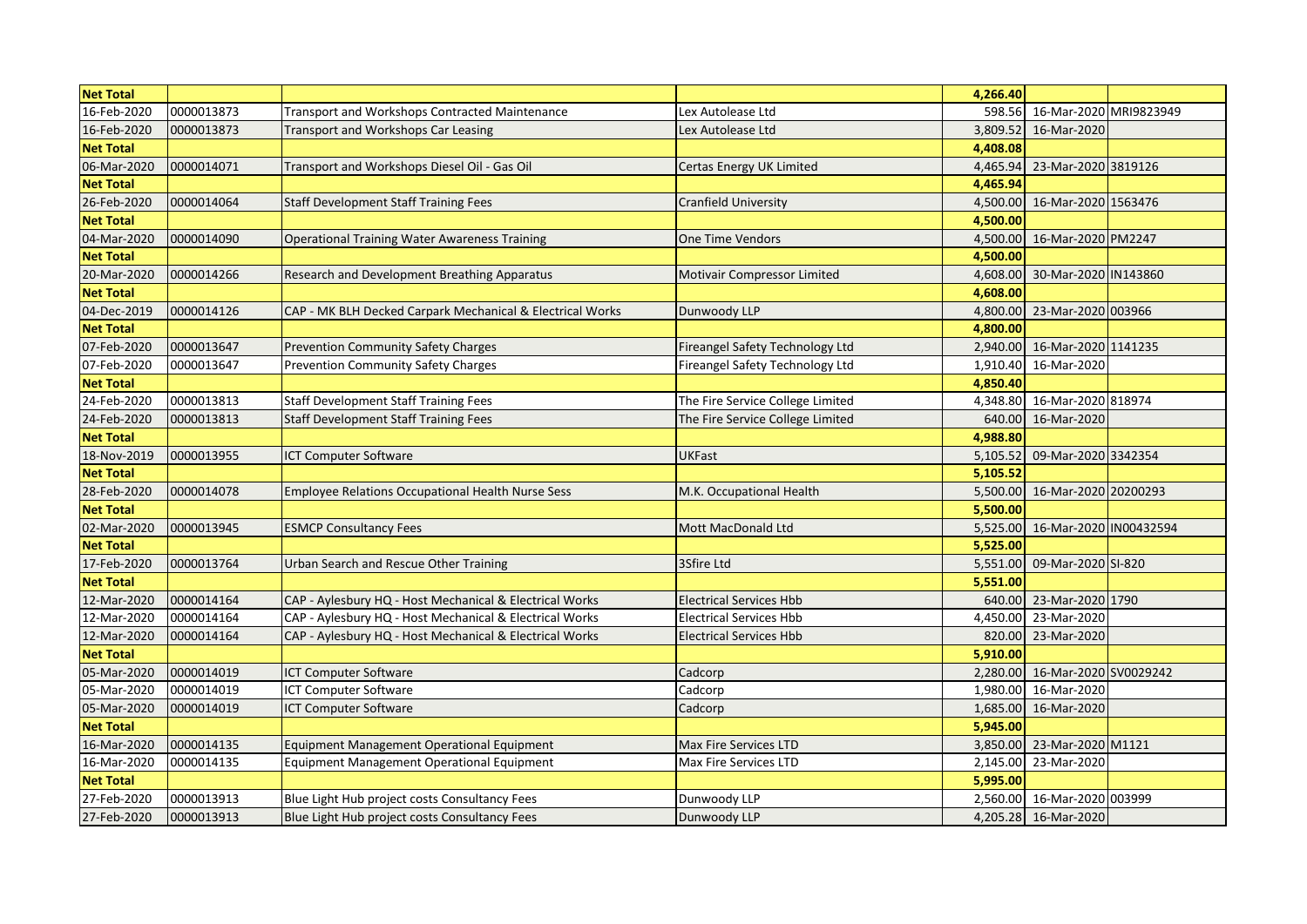| <b>Net Total</b> |            |                                                             |                                  | 6,765.28 |                      |                             |
|------------------|------------|-------------------------------------------------------------|----------------------------------|----------|----------------------|-----------------------------|
| 28-Feb-2020      | 0000013972 | CAP - MK BLH Decked Carpark Station Host Works              | <b>Glanville Consultants Ltd</b> | 1,500.00 | 16-Mar-2020 101403   |                             |
| 28-Feb-2020      | 0000013972 | CAP - MK BLH Decked Carpark Station Host Works              | <b>Glanville Consultants Ltd</b> | 4,000.00 | 16-Mar-2020          |                             |
| <b>Net Total</b> |            |                                                             |                                  | 5,500.00 |                      |                             |
| 28-Feb-2020      | 0000013978 | Transport and Workshops Employment Agency Payments          | Truckeast Ltd                    | 7,040.00 | 16-Mar-2020 11735394 |                             |
| <b>Net Total</b> |            |                                                             |                                  | 7,040.00 |                      |                             |
| 23-Mar-2020      | 0000014294 | CAP - Milton Keynes Blue Hub Fixtures, Fittings & Furniture | Combined Office Interiors Ltd    | 7,082.20 | 30-Mar-2020 52188    |                             |
| <b>Net Total</b> |            |                                                             |                                  | 7,082.20 |                      |                             |
| 09-Oct-2019      | 0000014092 | Senior Management Team Courses And Conference Fees          | Double Tree by Hilton            | 7,791.67 | 16-Mar-2020 292811   |                             |
| <b>Net Total</b> |            |                                                             |                                  | 7,791.67 |                      |                             |
| 27-Feb-2020      | 0000013906 | <b>ICT Employment Agency Payments</b>                       | <b>Bowtower Ltd</b>              | 7,800.00 |                      | 16-Mar-2020 LC7301B:SI00136 |
| <b>Net Total</b> |            |                                                             |                                  | 7,800.00 |                      |                             |
| 11-Mar-2020      | 0000014000 | <b>Stokenchurch Fire Station Gas</b>                        | <b>Gazprom Energy</b>            | 240.47   |                      | 16-Mar-2020 INV01006868     |
| 11-Mar-2020      | 0000014000 | <b>Marlow Fire Station Gas</b>                              | <b>Gazprom Energy</b>            | 344.60   | 16-Mar-2020          |                             |
| 11-Mar-2020      | 0000014000 | <b>Winslow Fire Station Gas</b>                             | <b>Gazprom Energy</b>            | 101.06   | 16-Mar-2020          |                             |
| 11-Mar-2020      | 0000014000 | Chesham Fire Station Gas                                    | <b>Gazprom Energy</b>            | 291.96   | 16-Mar-2020          |                             |
| 11-Mar-2020      | 0000014000 | Gerrards Cross Fire Station Gas                             | <b>Gazprom Energy</b>            | 395.77   | 16-Mar-2020          |                             |
| 11-Mar-2020      | 0000014000 | <b>Beaconsfield Fire Station Gas</b>                        | Gazprom Energy                   | 501.38   | 16-Mar-2020          |                             |
| 11-Mar-2020      | 0000014000 | Newport Pagnell Fire Station Gas                            | Gazprom Energy                   | 264.95   | 16-Mar-2020          |                             |
| 11-Mar-2020      | 0000014000 | <b>Haddenham Fire Station Gas</b>                           | Gazprom Energy                   |          | 319.42 16-Mar-2020   |                             |
| 11-Mar-2020      | 0000014000 | Buckingham Fire Station Gas                                 | <b>Gazprom Energy</b>            | 419.59   | 16-Mar-2020          |                             |
| 11-Mar-2020      | 0000014000 | High Wycombe Fire Station Gas                               | <b>Gazprom Energy</b>            | 796.88   | 16-Mar-2020          |                             |
| 11-Mar-2020      | 0000014000 | <b>Waddesdon Fire Station Gas</b>                           | Gazprom Energy                   | 113.79   | 16-Mar-2020          |                             |
| 11-Mar-2020      | 0000014000 | <b>Broughton Fire Station Gas</b>                           | Gazprom Energy                   | 424.83   | 16-Mar-2020          |                             |
| 11-Mar-2020      | 0000014000 | <b>MK West Fire Station Gas</b>                             | Gazprom Energy                   | 1,629.54 | 16-Mar-2020          |                             |
| 11-Mar-2020      | 0000014000 | <b>Great Missenden Fire Station Gas</b>                     | <b>Gazprom Energy</b>            | 176.46   | 16-Mar-2020          |                             |
| 11-Mar-2020      | 0000014000 | Amersham Fire Station Gas                                   | <b>Gazprom Energy</b>            | 201.37   | 16-Mar-2020          |                             |
| 11-Mar-2020      | 0000014000 | <b>Olney Fire Station Gas</b>                               | <b>Gazprom Energy</b>            |          | 159.83 16-Mar-2020   |                             |
| 11-Mar-2020      | 0000014000 | Admin Buildings - HQ Gas                                    | Gazprom Energy                   | 1,537.64 | 16-Mar-2020          |                             |
| <b>Net Total</b> |            |                                                             |                                  | 7,919.54 |                      |                             |
| 26-Feb-2020      | 0000013958 | ICT Computer Software                                       | <b>Active Informatics Ltd</b>    | 8,120.00 | 16-Mar-2020 2260     |                             |
| <b>Net Total</b> |            |                                                             |                                  | 8,120.00 |                      |                             |
| 12-Feb-2020      | 0000013719 | Amersham Fire Station Gas                                   | <b>Gazprom Energy</b>            | 266.66   |                      | 09-Mar-2020 INV00954243     |
| 12-Feb-2020      | 0000013719 | <b>Marlow Fire Station Gas</b>                              | <b>Gazprom Energy</b>            | 369.77   | 09-Mar-2020          |                             |
| 12-Feb-2020      | 0000013719 | Newport Pagnell Fire Station Gas                            | <b>Gazprom Energy</b>            | 262.20   | 09-Mar-2020          |                             |
| 12-Feb-2020      | 0000013719 | <b>Olney Fire Station Gas</b>                               | Gazprom Energy                   | 176.50   | 09-Mar-2020          |                             |
| 12-Feb-2020      | 0000013719 | Chesham Fire Station Gas                                    | Gazprom Energy                   | 308.39   | 09-Mar-2020          |                             |
| 12-Feb-2020      | 0000013719 | <b>Broughton Fire Station Gas</b>                           | <b>Gazprom Energy</b>            | 436.04   | 09-Mar-2020          |                             |
| 12-Feb-2020      | 0000013719 | Admin Buildings - HQ Gas                                    | Gazprom Energy                   | 1,746.43 | 09-Mar-2020          |                             |
| 12-Feb-2020      | 0000013719 | <b>Waddesdon Fire Station Gas</b>                           | <b>Gazprom Energy</b>            | 122.32   | 09-Mar-2020          |                             |
| 12-Feb-2020      | 0000013719 | <b>MK West Fire Station Gas</b>                             | <b>Gazprom Energy</b>            |          | 1,727.60 09-Mar-2020 |                             |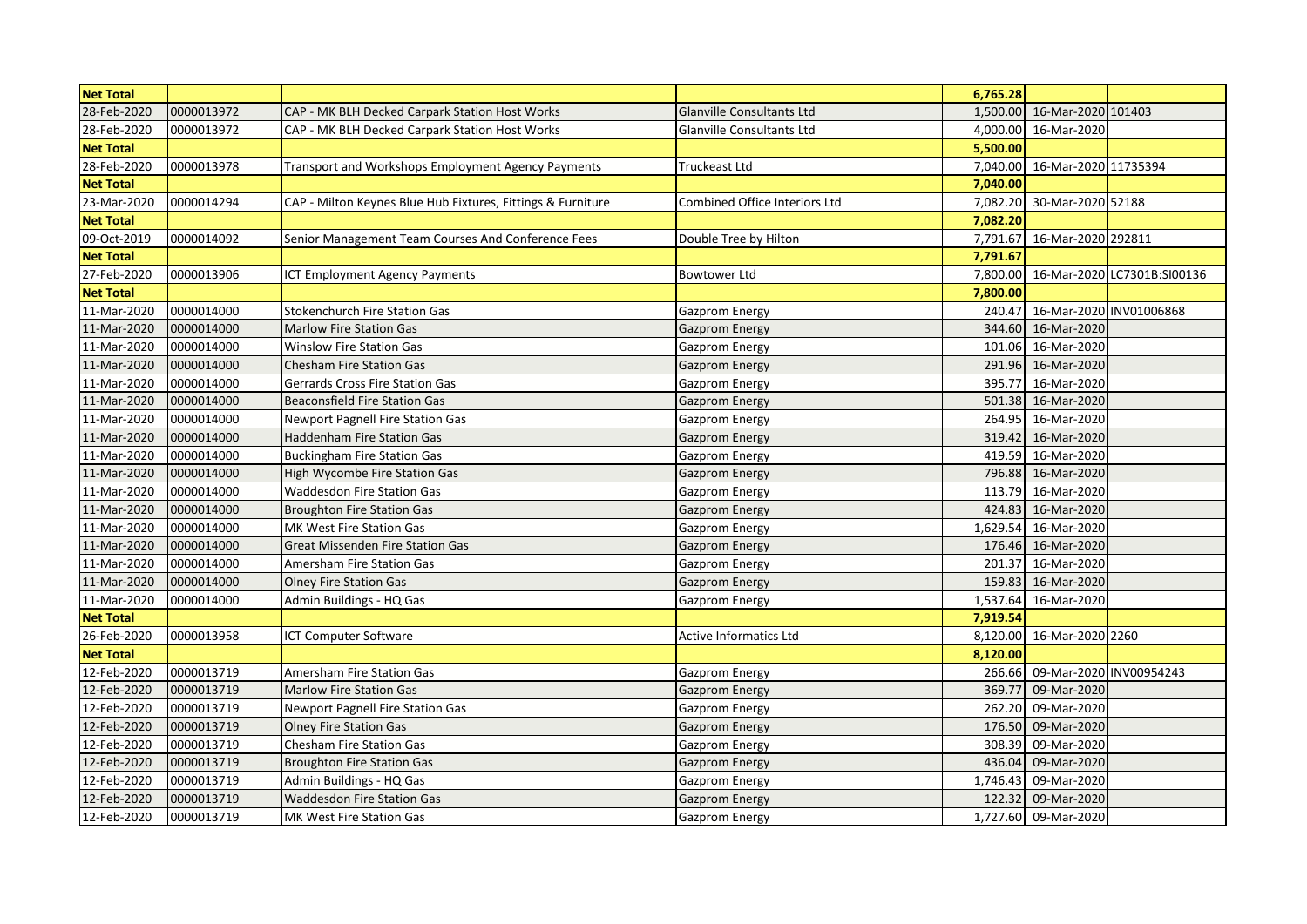| 158.36 09-Mar-2020<br>0000013719<br>12-Feb-2020<br>842.25<br>09-Mar-2020<br><b>High Wycombe Fire Station Gas</b><br>Gazprom Energy<br>12-Feb-2020<br>0000013719<br>09-Mar-2020<br>419.75<br><b>Gerrards Cross Fire Station Gas</b><br><b>Gazprom Energy</b><br>12-Feb-2020<br>0000013719<br>09-Mar-2020<br><b>Beaconsfield Fire Station Gas</b><br>430.46<br><b>Gazprom Energy</b><br>12-Feb-2020<br>0000013719<br>Haddenham Fire Station Gas<br>335.24<br>09-Mar-2020<br><b>Gazprom Energy</b><br>12-Feb-2020<br>0000013719<br>09-Mar-2020<br><b>Stokenchurch Fire Station Gas</b><br>202.85<br><b>Gazprom Energy</b><br>12-Feb-2020<br>0000013719<br>98.01<br>09-Mar-2020<br><b>Winslow Fire Station Gas</b><br>Gazprom Energy<br>12-Feb-2020<br>456.25<br>0000013719<br>09-Mar-2020<br>Buckingham Fire Station Gas<br>Gazprom Energy<br>8,359.08<br><b>Net Total</b><br>23-Mar-2020 1800013147<br>09-Mar-2020<br>0000014091<br>Payroll Control Account Cycle 2 Work<br>11,221.00<br>Halfords (Cycle Scheme)<br>11,221.00<br><b>Net Total</b><br>02-Mar-2020<br>9,414.58<br>23-Mar-2020 3792083<br>0000014008<br>Transport and Workshops Diesel Oil - Gas Oil<br>Certas Energy UK Limited<br><b>Net Total</b><br>9,414.58<br>09-Mar-2020<br>0000014059<br>23-Mar-2020 8258<br><b>ICT Computer Software</b><br>Performance Monitoring Systems Ltd<br>9,500.00<br><b>Net Total</b><br>9,500.00<br>23-Mar-2020 6182456<br>20-Mar-2019<br>0000014062<br>10,630.00<br><b>ICT Computer Software</b><br>Ricardo-Aea Ltd<br><b>Net Total</b><br>10,630.00<br>29-Feb-2020<br>16-Mar-2020 0006527<br>0000014063<br>CAP - Milton Keynes Blue Hub Fixtures, Fittings & Furniture<br>5,357.68<br><b>Binns Fencing Ltd</b><br>29-Feb-2020<br>0000014063<br>CAP - Milton Keynes Blue Hub Fixtures, Fittings & Furniture<br>16-Mar-2020<br><b>Binns Fencing Ltd</b><br>5,397.43<br>29-Feb-2020<br>0000014063<br>CAP - Milton Keynes Blue Hub Fixtures, Fittings & Furniture<br>16-Mar-2020<br><b>Binns Fencing Ltd</b><br>2,381.68<br>29-Feb-2020<br>0000014063<br>16-Mar-2020<br>CAP - Milton Keynes Blue Hub Fixtures, Fittings & Furniture<br><b>Binns Fencing Ltd</b><br>840.32<br>29-Feb-2020<br>0000014063<br>CAP - Milton Keynes Blue Hub Fixtures, Fittings & Furniture<br>1,950.00<br>16-Mar-2020<br><b>Binns Fencing Ltd</b><br><b>Net Total</b><br>15,927.11<br>30-Mar-2020 52185<br>23-Mar-2020<br>CAP - Milton Keynes Blue Hub Fixtures, Fittings & Furniture<br>Combined Office Interiors Ltd<br>0000014291<br>16,276.38<br><b>Net Total</b><br>16,276.38<br>26-Feb-2020<br>0000013974<br>17,224.00<br>16-Mar-2020 597394<br>Equipment Management PPE Managed Service<br>Bristol Uniform Limited (Care A/C)<br><b>Net Total</b><br>17,224.00<br>09-Mar-2020<br>0000014184<br><b>Protection Staff Training Fees</b><br>The Fire Service College Limited<br>19,100.00<br>23-Mar-2020 819007<br><b>Net Total</b><br>19,100.00<br>16-Mar-2020 LGPSEEFEB20<br>03-Mar-2020<br>0000013980<br>19,369.67<br>Payroll Control Account Payroll Control Account<br><b>BCC Pension Fund</b><br>19,369.67<br><b>Net Total</b><br>01-Mar-2020<br>16-Mar-2020 4801<br>0000014052<br>Property Team Rents and Hire of Premises<br>20,000.00<br>WE Black Ltd<br><b>Net Total</b><br>20,000.00<br>16-Mar-2020<br>0000014238<br>20,170.00<br>23-Mar-2020 4347905<br><b>BA Compressor Safety Event Consultancy Fees</b><br>Health & Safety Laboratory<br>20,170.00<br><b>Net Total</b><br>23-Mar-2020 CSI001643<br>09-Mar-2020<br>0000014198<br>20,737.55<br>CAP - MK BLH Decked Carpark Station Host Works<br>Kingerlee<br><b>Net Total</b><br>20,737.55<br>01-Feb-2020<br>09-Mar-2020 INV2742<br>0000013887<br>329.93<br>ICT Computer Software<br>Aligned Assets Limited<br>01-Feb-2020<br>0000013887<br>ICT Computer Software<br><b>Aligned Assets Limited</b><br>09-Mar-2020<br>659.88<br>ICT Computer Software<br>01-Feb-2020<br>0000013887<br>Aligned Assets Limited<br>989.15<br>09-Mar-2020<br>01-Feb-2020<br>0000013887<br><b>Aligned Assets Limited</b><br>1,978.33 09-Mar-2020<br>ICT Computer Software |             |            |                                  |                       |  |  |
|---------------------------------------------------------------------------------------------------------------------------------------------------------------------------------------------------------------------------------------------------------------------------------------------------------------------------------------------------------------------------------------------------------------------------------------------------------------------------------------------------------------------------------------------------------------------------------------------------------------------------------------------------------------------------------------------------------------------------------------------------------------------------------------------------------------------------------------------------------------------------------------------------------------------------------------------------------------------------------------------------------------------------------------------------------------------------------------------------------------------------------------------------------------------------------------------------------------------------------------------------------------------------------------------------------------------------------------------------------------------------------------------------------------------------------------------------------------------------------------------------------------------------------------------------------------------------------------------------------------------------------------------------------------------------------------------------------------------------------------------------------------------------------------------------------------------------------------------------------------------------------------------------------------------------------------------------------------------------------------------------------------------------------------------------------------------------------------------------------------------------------------------------------------------------------------------------------------------------------------------------------------------------------------------------------------------------------------------------------------------------------------------------------------------------------------------------------------------------------------------------------------------------------------------------------------------------------------------------------------------------------------------------------------------------------------------------------------------------------------------------------------------------------------------------------------------------------------------------------------------------------------------------------------------------------------------------------------------------------------------------------------------------------------------------------------------------------------------------------------------------------------------------------------------------------------------------------------------------------------------------------------------------------------------------------------------------------------------------------------------------------------------------------------------------------------------------------------------------------------------------------------------------------------------------------------------------------------------------------------------------------------------------------------------------------------------------------------------------------------------------------------------------------------------------------------------------------------------------------------------------------------------------------------------------------------------------------------------------------------------------------------------------------------------------------------------------------------------|-------------|------------|----------------------------------|-----------------------|--|--|
|                                                                                                                                                                                                                                                                                                                                                                                                                                                                                                                                                                                                                                                                                                                                                                                                                                                                                                                                                                                                                                                                                                                                                                                                                                                                                                                                                                                                                                                                                                                                                                                                                                                                                                                                                                                                                                                                                                                                                                                                                                                                                                                                                                                                                                                                                                                                                                                                                                                                                                                                                                                                                                                                                                                                                                                                                                                                                                                                                                                                                                                                                                                                                                                                                                                                                                                                                                                                                                                                                                                                                                                                                                                                                                                                                                                                                                                                                                                                                                                                                                                                                             | 12-Feb-2020 | 0000013719 | Great Missenden Fire Station Gas | <b>Gazprom Energy</b> |  |  |
|                                                                                                                                                                                                                                                                                                                                                                                                                                                                                                                                                                                                                                                                                                                                                                                                                                                                                                                                                                                                                                                                                                                                                                                                                                                                                                                                                                                                                                                                                                                                                                                                                                                                                                                                                                                                                                                                                                                                                                                                                                                                                                                                                                                                                                                                                                                                                                                                                                                                                                                                                                                                                                                                                                                                                                                                                                                                                                                                                                                                                                                                                                                                                                                                                                                                                                                                                                                                                                                                                                                                                                                                                                                                                                                                                                                                                                                                                                                                                                                                                                                                                             |             |            |                                  |                       |  |  |
|                                                                                                                                                                                                                                                                                                                                                                                                                                                                                                                                                                                                                                                                                                                                                                                                                                                                                                                                                                                                                                                                                                                                                                                                                                                                                                                                                                                                                                                                                                                                                                                                                                                                                                                                                                                                                                                                                                                                                                                                                                                                                                                                                                                                                                                                                                                                                                                                                                                                                                                                                                                                                                                                                                                                                                                                                                                                                                                                                                                                                                                                                                                                                                                                                                                                                                                                                                                                                                                                                                                                                                                                                                                                                                                                                                                                                                                                                                                                                                                                                                                                                             |             |            |                                  |                       |  |  |
|                                                                                                                                                                                                                                                                                                                                                                                                                                                                                                                                                                                                                                                                                                                                                                                                                                                                                                                                                                                                                                                                                                                                                                                                                                                                                                                                                                                                                                                                                                                                                                                                                                                                                                                                                                                                                                                                                                                                                                                                                                                                                                                                                                                                                                                                                                                                                                                                                                                                                                                                                                                                                                                                                                                                                                                                                                                                                                                                                                                                                                                                                                                                                                                                                                                                                                                                                                                                                                                                                                                                                                                                                                                                                                                                                                                                                                                                                                                                                                                                                                                                                             |             |            |                                  |                       |  |  |
|                                                                                                                                                                                                                                                                                                                                                                                                                                                                                                                                                                                                                                                                                                                                                                                                                                                                                                                                                                                                                                                                                                                                                                                                                                                                                                                                                                                                                                                                                                                                                                                                                                                                                                                                                                                                                                                                                                                                                                                                                                                                                                                                                                                                                                                                                                                                                                                                                                                                                                                                                                                                                                                                                                                                                                                                                                                                                                                                                                                                                                                                                                                                                                                                                                                                                                                                                                                                                                                                                                                                                                                                                                                                                                                                                                                                                                                                                                                                                                                                                                                                                             |             |            |                                  |                       |  |  |
|                                                                                                                                                                                                                                                                                                                                                                                                                                                                                                                                                                                                                                                                                                                                                                                                                                                                                                                                                                                                                                                                                                                                                                                                                                                                                                                                                                                                                                                                                                                                                                                                                                                                                                                                                                                                                                                                                                                                                                                                                                                                                                                                                                                                                                                                                                                                                                                                                                                                                                                                                                                                                                                                                                                                                                                                                                                                                                                                                                                                                                                                                                                                                                                                                                                                                                                                                                                                                                                                                                                                                                                                                                                                                                                                                                                                                                                                                                                                                                                                                                                                                             |             |            |                                  |                       |  |  |
|                                                                                                                                                                                                                                                                                                                                                                                                                                                                                                                                                                                                                                                                                                                                                                                                                                                                                                                                                                                                                                                                                                                                                                                                                                                                                                                                                                                                                                                                                                                                                                                                                                                                                                                                                                                                                                                                                                                                                                                                                                                                                                                                                                                                                                                                                                                                                                                                                                                                                                                                                                                                                                                                                                                                                                                                                                                                                                                                                                                                                                                                                                                                                                                                                                                                                                                                                                                                                                                                                                                                                                                                                                                                                                                                                                                                                                                                                                                                                                                                                                                                                             |             |            |                                  |                       |  |  |
|                                                                                                                                                                                                                                                                                                                                                                                                                                                                                                                                                                                                                                                                                                                                                                                                                                                                                                                                                                                                                                                                                                                                                                                                                                                                                                                                                                                                                                                                                                                                                                                                                                                                                                                                                                                                                                                                                                                                                                                                                                                                                                                                                                                                                                                                                                                                                                                                                                                                                                                                                                                                                                                                                                                                                                                                                                                                                                                                                                                                                                                                                                                                                                                                                                                                                                                                                                                                                                                                                                                                                                                                                                                                                                                                                                                                                                                                                                                                                                                                                                                                                             |             |            |                                  |                       |  |  |
|                                                                                                                                                                                                                                                                                                                                                                                                                                                                                                                                                                                                                                                                                                                                                                                                                                                                                                                                                                                                                                                                                                                                                                                                                                                                                                                                                                                                                                                                                                                                                                                                                                                                                                                                                                                                                                                                                                                                                                                                                                                                                                                                                                                                                                                                                                                                                                                                                                                                                                                                                                                                                                                                                                                                                                                                                                                                                                                                                                                                                                                                                                                                                                                                                                                                                                                                                                                                                                                                                                                                                                                                                                                                                                                                                                                                                                                                                                                                                                                                                                                                                             |             |            |                                  |                       |  |  |
|                                                                                                                                                                                                                                                                                                                                                                                                                                                                                                                                                                                                                                                                                                                                                                                                                                                                                                                                                                                                                                                                                                                                                                                                                                                                                                                                                                                                                                                                                                                                                                                                                                                                                                                                                                                                                                                                                                                                                                                                                                                                                                                                                                                                                                                                                                                                                                                                                                                                                                                                                                                                                                                                                                                                                                                                                                                                                                                                                                                                                                                                                                                                                                                                                                                                                                                                                                                                                                                                                                                                                                                                                                                                                                                                                                                                                                                                                                                                                                                                                                                                                             |             |            |                                  |                       |  |  |
|                                                                                                                                                                                                                                                                                                                                                                                                                                                                                                                                                                                                                                                                                                                                                                                                                                                                                                                                                                                                                                                                                                                                                                                                                                                                                                                                                                                                                                                                                                                                                                                                                                                                                                                                                                                                                                                                                                                                                                                                                                                                                                                                                                                                                                                                                                                                                                                                                                                                                                                                                                                                                                                                                                                                                                                                                                                                                                                                                                                                                                                                                                                                                                                                                                                                                                                                                                                                                                                                                                                                                                                                                                                                                                                                                                                                                                                                                                                                                                                                                                                                                             |             |            |                                  |                       |  |  |
|                                                                                                                                                                                                                                                                                                                                                                                                                                                                                                                                                                                                                                                                                                                                                                                                                                                                                                                                                                                                                                                                                                                                                                                                                                                                                                                                                                                                                                                                                                                                                                                                                                                                                                                                                                                                                                                                                                                                                                                                                                                                                                                                                                                                                                                                                                                                                                                                                                                                                                                                                                                                                                                                                                                                                                                                                                                                                                                                                                                                                                                                                                                                                                                                                                                                                                                                                                                                                                                                                                                                                                                                                                                                                                                                                                                                                                                                                                                                                                                                                                                                                             |             |            |                                  |                       |  |  |
|                                                                                                                                                                                                                                                                                                                                                                                                                                                                                                                                                                                                                                                                                                                                                                                                                                                                                                                                                                                                                                                                                                                                                                                                                                                                                                                                                                                                                                                                                                                                                                                                                                                                                                                                                                                                                                                                                                                                                                                                                                                                                                                                                                                                                                                                                                                                                                                                                                                                                                                                                                                                                                                                                                                                                                                                                                                                                                                                                                                                                                                                                                                                                                                                                                                                                                                                                                                                                                                                                                                                                                                                                                                                                                                                                                                                                                                                                                                                                                                                                                                                                             |             |            |                                  |                       |  |  |
|                                                                                                                                                                                                                                                                                                                                                                                                                                                                                                                                                                                                                                                                                                                                                                                                                                                                                                                                                                                                                                                                                                                                                                                                                                                                                                                                                                                                                                                                                                                                                                                                                                                                                                                                                                                                                                                                                                                                                                                                                                                                                                                                                                                                                                                                                                                                                                                                                                                                                                                                                                                                                                                                                                                                                                                                                                                                                                                                                                                                                                                                                                                                                                                                                                                                                                                                                                                                                                                                                                                                                                                                                                                                                                                                                                                                                                                                                                                                                                                                                                                                                             |             |            |                                  |                       |  |  |
|                                                                                                                                                                                                                                                                                                                                                                                                                                                                                                                                                                                                                                                                                                                                                                                                                                                                                                                                                                                                                                                                                                                                                                                                                                                                                                                                                                                                                                                                                                                                                                                                                                                                                                                                                                                                                                                                                                                                                                                                                                                                                                                                                                                                                                                                                                                                                                                                                                                                                                                                                                                                                                                                                                                                                                                                                                                                                                                                                                                                                                                                                                                                                                                                                                                                                                                                                                                                                                                                                                                                                                                                                                                                                                                                                                                                                                                                                                                                                                                                                                                                                             |             |            |                                  |                       |  |  |
|                                                                                                                                                                                                                                                                                                                                                                                                                                                                                                                                                                                                                                                                                                                                                                                                                                                                                                                                                                                                                                                                                                                                                                                                                                                                                                                                                                                                                                                                                                                                                                                                                                                                                                                                                                                                                                                                                                                                                                                                                                                                                                                                                                                                                                                                                                                                                                                                                                                                                                                                                                                                                                                                                                                                                                                                                                                                                                                                                                                                                                                                                                                                                                                                                                                                                                                                                                                                                                                                                                                                                                                                                                                                                                                                                                                                                                                                                                                                                                                                                                                                                             |             |            |                                  |                       |  |  |
|                                                                                                                                                                                                                                                                                                                                                                                                                                                                                                                                                                                                                                                                                                                                                                                                                                                                                                                                                                                                                                                                                                                                                                                                                                                                                                                                                                                                                                                                                                                                                                                                                                                                                                                                                                                                                                                                                                                                                                                                                                                                                                                                                                                                                                                                                                                                                                                                                                                                                                                                                                                                                                                                                                                                                                                                                                                                                                                                                                                                                                                                                                                                                                                                                                                                                                                                                                                                                                                                                                                                                                                                                                                                                                                                                                                                                                                                                                                                                                                                                                                                                             |             |            |                                  |                       |  |  |
|                                                                                                                                                                                                                                                                                                                                                                                                                                                                                                                                                                                                                                                                                                                                                                                                                                                                                                                                                                                                                                                                                                                                                                                                                                                                                                                                                                                                                                                                                                                                                                                                                                                                                                                                                                                                                                                                                                                                                                                                                                                                                                                                                                                                                                                                                                                                                                                                                                                                                                                                                                                                                                                                                                                                                                                                                                                                                                                                                                                                                                                                                                                                                                                                                                                                                                                                                                                                                                                                                                                                                                                                                                                                                                                                                                                                                                                                                                                                                                                                                                                                                             |             |            |                                  |                       |  |  |
|                                                                                                                                                                                                                                                                                                                                                                                                                                                                                                                                                                                                                                                                                                                                                                                                                                                                                                                                                                                                                                                                                                                                                                                                                                                                                                                                                                                                                                                                                                                                                                                                                                                                                                                                                                                                                                                                                                                                                                                                                                                                                                                                                                                                                                                                                                                                                                                                                                                                                                                                                                                                                                                                                                                                                                                                                                                                                                                                                                                                                                                                                                                                                                                                                                                                                                                                                                                                                                                                                                                                                                                                                                                                                                                                                                                                                                                                                                                                                                                                                                                                                             |             |            |                                  |                       |  |  |
|                                                                                                                                                                                                                                                                                                                                                                                                                                                                                                                                                                                                                                                                                                                                                                                                                                                                                                                                                                                                                                                                                                                                                                                                                                                                                                                                                                                                                                                                                                                                                                                                                                                                                                                                                                                                                                                                                                                                                                                                                                                                                                                                                                                                                                                                                                                                                                                                                                                                                                                                                                                                                                                                                                                                                                                                                                                                                                                                                                                                                                                                                                                                                                                                                                                                                                                                                                                                                                                                                                                                                                                                                                                                                                                                                                                                                                                                                                                                                                                                                                                                                             |             |            |                                  |                       |  |  |
|                                                                                                                                                                                                                                                                                                                                                                                                                                                                                                                                                                                                                                                                                                                                                                                                                                                                                                                                                                                                                                                                                                                                                                                                                                                                                                                                                                                                                                                                                                                                                                                                                                                                                                                                                                                                                                                                                                                                                                                                                                                                                                                                                                                                                                                                                                                                                                                                                                                                                                                                                                                                                                                                                                                                                                                                                                                                                                                                                                                                                                                                                                                                                                                                                                                                                                                                                                                                                                                                                                                                                                                                                                                                                                                                                                                                                                                                                                                                                                                                                                                                                             |             |            |                                  |                       |  |  |
|                                                                                                                                                                                                                                                                                                                                                                                                                                                                                                                                                                                                                                                                                                                                                                                                                                                                                                                                                                                                                                                                                                                                                                                                                                                                                                                                                                                                                                                                                                                                                                                                                                                                                                                                                                                                                                                                                                                                                                                                                                                                                                                                                                                                                                                                                                                                                                                                                                                                                                                                                                                                                                                                                                                                                                                                                                                                                                                                                                                                                                                                                                                                                                                                                                                                                                                                                                                                                                                                                                                                                                                                                                                                                                                                                                                                                                                                                                                                                                                                                                                                                             |             |            |                                  |                       |  |  |
|                                                                                                                                                                                                                                                                                                                                                                                                                                                                                                                                                                                                                                                                                                                                                                                                                                                                                                                                                                                                                                                                                                                                                                                                                                                                                                                                                                                                                                                                                                                                                                                                                                                                                                                                                                                                                                                                                                                                                                                                                                                                                                                                                                                                                                                                                                                                                                                                                                                                                                                                                                                                                                                                                                                                                                                                                                                                                                                                                                                                                                                                                                                                                                                                                                                                                                                                                                                                                                                                                                                                                                                                                                                                                                                                                                                                                                                                                                                                                                                                                                                                                             |             |            |                                  |                       |  |  |
|                                                                                                                                                                                                                                                                                                                                                                                                                                                                                                                                                                                                                                                                                                                                                                                                                                                                                                                                                                                                                                                                                                                                                                                                                                                                                                                                                                                                                                                                                                                                                                                                                                                                                                                                                                                                                                                                                                                                                                                                                                                                                                                                                                                                                                                                                                                                                                                                                                                                                                                                                                                                                                                                                                                                                                                                                                                                                                                                                                                                                                                                                                                                                                                                                                                                                                                                                                                                                                                                                                                                                                                                                                                                                                                                                                                                                                                                                                                                                                                                                                                                                             |             |            |                                  |                       |  |  |
|                                                                                                                                                                                                                                                                                                                                                                                                                                                                                                                                                                                                                                                                                                                                                                                                                                                                                                                                                                                                                                                                                                                                                                                                                                                                                                                                                                                                                                                                                                                                                                                                                                                                                                                                                                                                                                                                                                                                                                                                                                                                                                                                                                                                                                                                                                                                                                                                                                                                                                                                                                                                                                                                                                                                                                                                                                                                                                                                                                                                                                                                                                                                                                                                                                                                                                                                                                                                                                                                                                                                                                                                                                                                                                                                                                                                                                                                                                                                                                                                                                                                                             |             |            |                                  |                       |  |  |
|                                                                                                                                                                                                                                                                                                                                                                                                                                                                                                                                                                                                                                                                                                                                                                                                                                                                                                                                                                                                                                                                                                                                                                                                                                                                                                                                                                                                                                                                                                                                                                                                                                                                                                                                                                                                                                                                                                                                                                                                                                                                                                                                                                                                                                                                                                                                                                                                                                                                                                                                                                                                                                                                                                                                                                                                                                                                                                                                                                                                                                                                                                                                                                                                                                                                                                                                                                                                                                                                                                                                                                                                                                                                                                                                                                                                                                                                                                                                                                                                                                                                                             |             |            |                                  |                       |  |  |
|                                                                                                                                                                                                                                                                                                                                                                                                                                                                                                                                                                                                                                                                                                                                                                                                                                                                                                                                                                                                                                                                                                                                                                                                                                                                                                                                                                                                                                                                                                                                                                                                                                                                                                                                                                                                                                                                                                                                                                                                                                                                                                                                                                                                                                                                                                                                                                                                                                                                                                                                                                                                                                                                                                                                                                                                                                                                                                                                                                                                                                                                                                                                                                                                                                                                                                                                                                                                                                                                                                                                                                                                                                                                                                                                                                                                                                                                                                                                                                                                                                                                                             |             |            |                                  |                       |  |  |
|                                                                                                                                                                                                                                                                                                                                                                                                                                                                                                                                                                                                                                                                                                                                                                                                                                                                                                                                                                                                                                                                                                                                                                                                                                                                                                                                                                                                                                                                                                                                                                                                                                                                                                                                                                                                                                                                                                                                                                                                                                                                                                                                                                                                                                                                                                                                                                                                                                                                                                                                                                                                                                                                                                                                                                                                                                                                                                                                                                                                                                                                                                                                                                                                                                                                                                                                                                                                                                                                                                                                                                                                                                                                                                                                                                                                                                                                                                                                                                                                                                                                                             |             |            |                                  |                       |  |  |
|                                                                                                                                                                                                                                                                                                                                                                                                                                                                                                                                                                                                                                                                                                                                                                                                                                                                                                                                                                                                                                                                                                                                                                                                                                                                                                                                                                                                                                                                                                                                                                                                                                                                                                                                                                                                                                                                                                                                                                                                                                                                                                                                                                                                                                                                                                                                                                                                                                                                                                                                                                                                                                                                                                                                                                                                                                                                                                                                                                                                                                                                                                                                                                                                                                                                                                                                                                                                                                                                                                                                                                                                                                                                                                                                                                                                                                                                                                                                                                                                                                                                                             |             |            |                                  |                       |  |  |
|                                                                                                                                                                                                                                                                                                                                                                                                                                                                                                                                                                                                                                                                                                                                                                                                                                                                                                                                                                                                                                                                                                                                                                                                                                                                                                                                                                                                                                                                                                                                                                                                                                                                                                                                                                                                                                                                                                                                                                                                                                                                                                                                                                                                                                                                                                                                                                                                                                                                                                                                                                                                                                                                                                                                                                                                                                                                                                                                                                                                                                                                                                                                                                                                                                                                                                                                                                                                                                                                                                                                                                                                                                                                                                                                                                                                                                                                                                                                                                                                                                                                                             |             |            |                                  |                       |  |  |
|                                                                                                                                                                                                                                                                                                                                                                                                                                                                                                                                                                                                                                                                                                                                                                                                                                                                                                                                                                                                                                                                                                                                                                                                                                                                                                                                                                                                                                                                                                                                                                                                                                                                                                                                                                                                                                                                                                                                                                                                                                                                                                                                                                                                                                                                                                                                                                                                                                                                                                                                                                                                                                                                                                                                                                                                                                                                                                                                                                                                                                                                                                                                                                                                                                                                                                                                                                                                                                                                                                                                                                                                                                                                                                                                                                                                                                                                                                                                                                                                                                                                                             |             |            |                                  |                       |  |  |
|                                                                                                                                                                                                                                                                                                                                                                                                                                                                                                                                                                                                                                                                                                                                                                                                                                                                                                                                                                                                                                                                                                                                                                                                                                                                                                                                                                                                                                                                                                                                                                                                                                                                                                                                                                                                                                                                                                                                                                                                                                                                                                                                                                                                                                                                                                                                                                                                                                                                                                                                                                                                                                                                                                                                                                                                                                                                                                                                                                                                                                                                                                                                                                                                                                                                                                                                                                                                                                                                                                                                                                                                                                                                                                                                                                                                                                                                                                                                                                                                                                                                                             |             |            |                                  |                       |  |  |
|                                                                                                                                                                                                                                                                                                                                                                                                                                                                                                                                                                                                                                                                                                                                                                                                                                                                                                                                                                                                                                                                                                                                                                                                                                                                                                                                                                                                                                                                                                                                                                                                                                                                                                                                                                                                                                                                                                                                                                                                                                                                                                                                                                                                                                                                                                                                                                                                                                                                                                                                                                                                                                                                                                                                                                                                                                                                                                                                                                                                                                                                                                                                                                                                                                                                                                                                                                                                                                                                                                                                                                                                                                                                                                                                                                                                                                                                                                                                                                                                                                                                                             |             |            |                                  |                       |  |  |
|                                                                                                                                                                                                                                                                                                                                                                                                                                                                                                                                                                                                                                                                                                                                                                                                                                                                                                                                                                                                                                                                                                                                                                                                                                                                                                                                                                                                                                                                                                                                                                                                                                                                                                                                                                                                                                                                                                                                                                                                                                                                                                                                                                                                                                                                                                                                                                                                                                                                                                                                                                                                                                                                                                                                                                                                                                                                                                                                                                                                                                                                                                                                                                                                                                                                                                                                                                                                                                                                                                                                                                                                                                                                                                                                                                                                                                                                                                                                                                                                                                                                                             |             |            |                                  |                       |  |  |
|                                                                                                                                                                                                                                                                                                                                                                                                                                                                                                                                                                                                                                                                                                                                                                                                                                                                                                                                                                                                                                                                                                                                                                                                                                                                                                                                                                                                                                                                                                                                                                                                                                                                                                                                                                                                                                                                                                                                                                                                                                                                                                                                                                                                                                                                                                                                                                                                                                                                                                                                                                                                                                                                                                                                                                                                                                                                                                                                                                                                                                                                                                                                                                                                                                                                                                                                                                                                                                                                                                                                                                                                                                                                                                                                                                                                                                                                                                                                                                                                                                                                                             |             |            |                                  |                       |  |  |
|                                                                                                                                                                                                                                                                                                                                                                                                                                                                                                                                                                                                                                                                                                                                                                                                                                                                                                                                                                                                                                                                                                                                                                                                                                                                                                                                                                                                                                                                                                                                                                                                                                                                                                                                                                                                                                                                                                                                                                                                                                                                                                                                                                                                                                                                                                                                                                                                                                                                                                                                                                                                                                                                                                                                                                                                                                                                                                                                                                                                                                                                                                                                                                                                                                                                                                                                                                                                                                                                                                                                                                                                                                                                                                                                                                                                                                                                                                                                                                                                                                                                                             |             |            |                                  |                       |  |  |
|                                                                                                                                                                                                                                                                                                                                                                                                                                                                                                                                                                                                                                                                                                                                                                                                                                                                                                                                                                                                                                                                                                                                                                                                                                                                                                                                                                                                                                                                                                                                                                                                                                                                                                                                                                                                                                                                                                                                                                                                                                                                                                                                                                                                                                                                                                                                                                                                                                                                                                                                                                                                                                                                                                                                                                                                                                                                                                                                                                                                                                                                                                                                                                                                                                                                                                                                                                                                                                                                                                                                                                                                                                                                                                                                                                                                                                                                                                                                                                                                                                                                                             |             |            |                                  |                       |  |  |
|                                                                                                                                                                                                                                                                                                                                                                                                                                                                                                                                                                                                                                                                                                                                                                                                                                                                                                                                                                                                                                                                                                                                                                                                                                                                                                                                                                                                                                                                                                                                                                                                                                                                                                                                                                                                                                                                                                                                                                                                                                                                                                                                                                                                                                                                                                                                                                                                                                                                                                                                                                                                                                                                                                                                                                                                                                                                                                                                                                                                                                                                                                                                                                                                                                                                                                                                                                                                                                                                                                                                                                                                                                                                                                                                                                                                                                                                                                                                                                                                                                                                                             |             |            |                                  |                       |  |  |
|                                                                                                                                                                                                                                                                                                                                                                                                                                                                                                                                                                                                                                                                                                                                                                                                                                                                                                                                                                                                                                                                                                                                                                                                                                                                                                                                                                                                                                                                                                                                                                                                                                                                                                                                                                                                                                                                                                                                                                                                                                                                                                                                                                                                                                                                                                                                                                                                                                                                                                                                                                                                                                                                                                                                                                                                                                                                                                                                                                                                                                                                                                                                                                                                                                                                                                                                                                                                                                                                                                                                                                                                                                                                                                                                                                                                                                                                                                                                                                                                                                                                                             |             |            |                                  |                       |  |  |
|                                                                                                                                                                                                                                                                                                                                                                                                                                                                                                                                                                                                                                                                                                                                                                                                                                                                                                                                                                                                                                                                                                                                                                                                                                                                                                                                                                                                                                                                                                                                                                                                                                                                                                                                                                                                                                                                                                                                                                                                                                                                                                                                                                                                                                                                                                                                                                                                                                                                                                                                                                                                                                                                                                                                                                                                                                                                                                                                                                                                                                                                                                                                                                                                                                                                                                                                                                                                                                                                                                                                                                                                                                                                                                                                                                                                                                                                                                                                                                                                                                                                                             |             |            |                                  |                       |  |  |
|                                                                                                                                                                                                                                                                                                                                                                                                                                                                                                                                                                                                                                                                                                                                                                                                                                                                                                                                                                                                                                                                                                                                                                                                                                                                                                                                                                                                                                                                                                                                                                                                                                                                                                                                                                                                                                                                                                                                                                                                                                                                                                                                                                                                                                                                                                                                                                                                                                                                                                                                                                                                                                                                                                                                                                                                                                                                                                                                                                                                                                                                                                                                                                                                                                                                                                                                                                                                                                                                                                                                                                                                                                                                                                                                                                                                                                                                                                                                                                                                                                                                                             |             |            |                                  |                       |  |  |